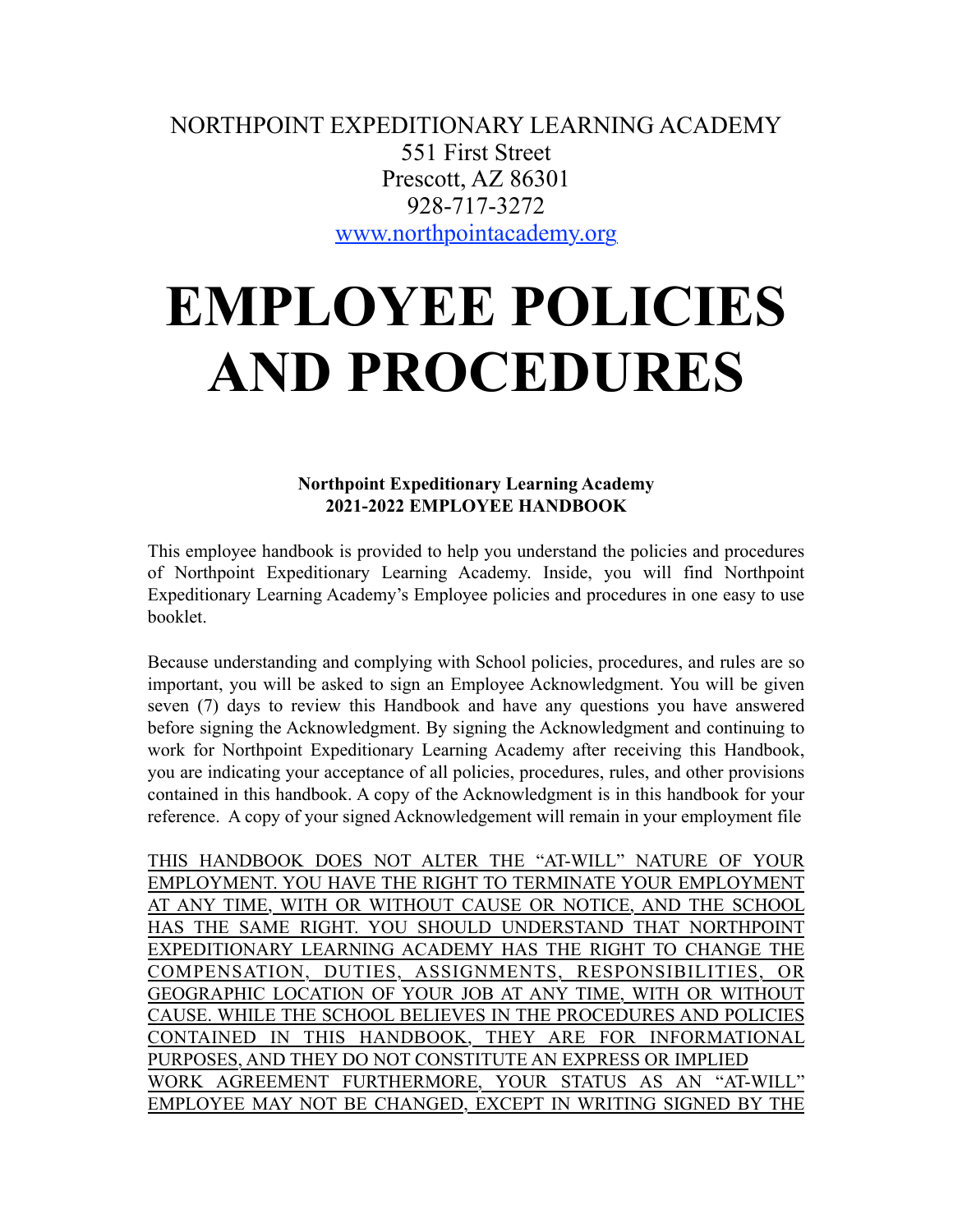#### EMPLOYEE AND THE DIRECTOR OF THE SCHOOL.

If you have any questions about your employment obligations, rights or benefits, speak to the Business Manager, Director or Administrator.

Welcome to Northpoint Expeditionary Learning Academy!

# TABLE OF CONTENTS

| 1. About Northpoint Expeditionary Learning |
|--------------------------------------------|
|                                            |
| A. Mission                                 |
|                                            |
| $\overline{4}$                             |
| <b>B.</b> Vision                           |
|                                            |
| $\dots 4$                                  |
| C. Historical                              |
|                                            |
| $\overline{4}$                             |
| 2. The Employment                          |
|                                            |
| 4                                          |
| A. At-Will                                 |
|                                            |
| . 4                                        |
| <b>B.</b> Fingerprinting                   |
|                                            |
| C. Your Job                                |
|                                            |
| 5                                          |
| 3.                                         |
|                                            |
|                                            |
| 4. Title                                   |
|                                            |
|                                            |
| 5.                                         |
|                                            |
|                                            |
| <b>6. Americans With Disabilities Act</b>  |
|                                            |
| 7. Employment                              |
|                                            |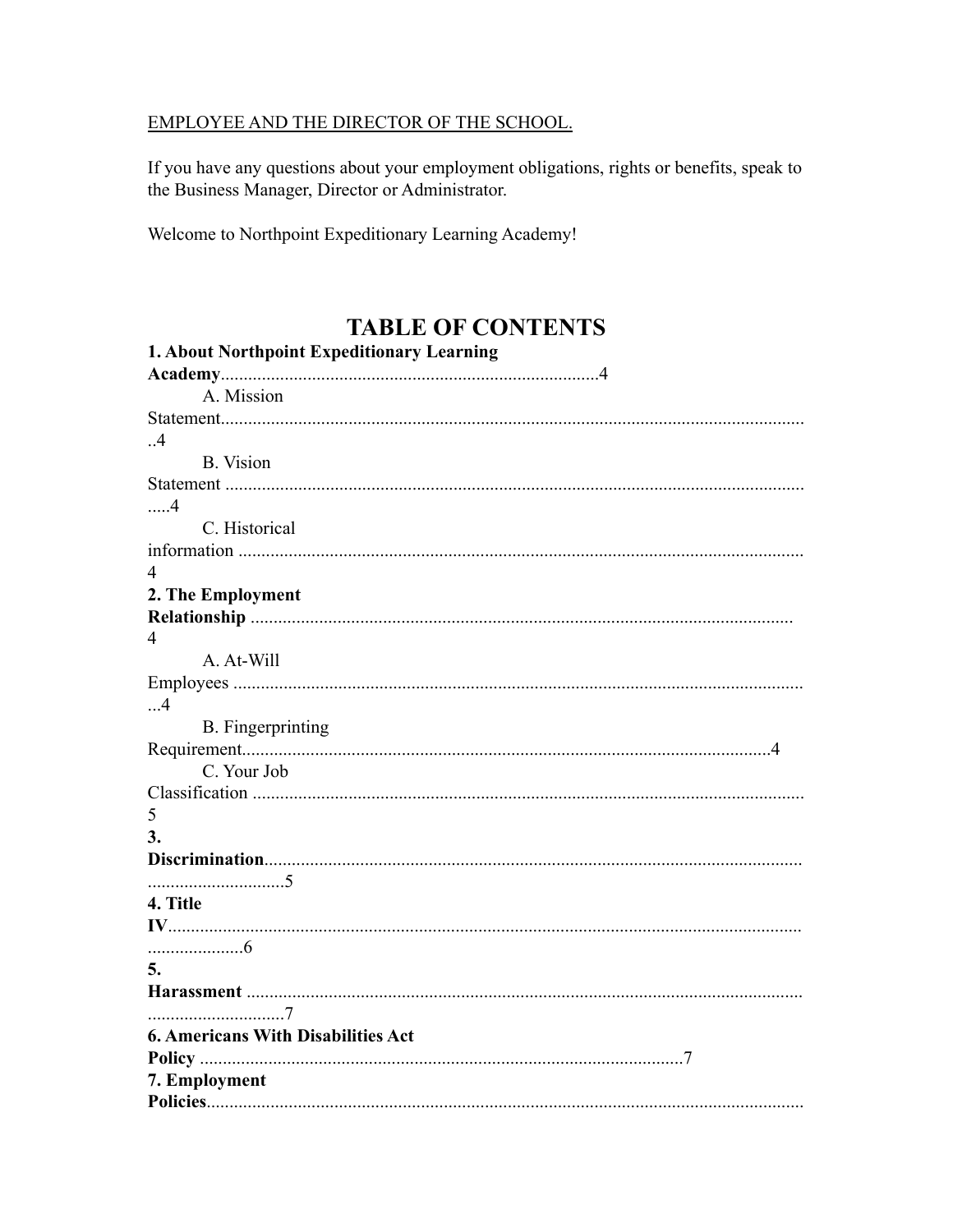| 7                                          |
|--------------------------------------------|
| $\mathsf{A}$                               |
|                                            |
|                                            |
| B. Regular                                 |
|                                            |
| 8                                          |
| $C_{\cdot}$                                |
|                                            |
|                                            |
| D. Employee                                |
|                                            |
| . 8                                        |
| $\mathbf{1}$ .                             |
|                                            |
|                                            |
|                                            |
| 2. Paid Sick Leave (PSL)/Personal Time Off |
|                                            |
| 3. Leaves                                  |
|                                            |
| . 8                                        |
| a. Jury                                    |
|                                            |
| . 9                                        |
| b. Death in the Family/Funeral             |
|                                            |
| c. Family and Medical Leave Act            |
|                                            |
| d. Military Service (Non-                  |
|                                            |
| Е.                                         |
|                                            |
|                                            |
| 1. Conduct with                            |
|                                            |
| 2. Drug & Alcohol                          |
|                                            |
| 3 <sub>1</sub>                             |
|                                            |
| 12                                         |
| F. Child Abuse                             |
|                                            |
| $\ldots$ 13                                |
| G.                                         |
|                                            |
|                                            |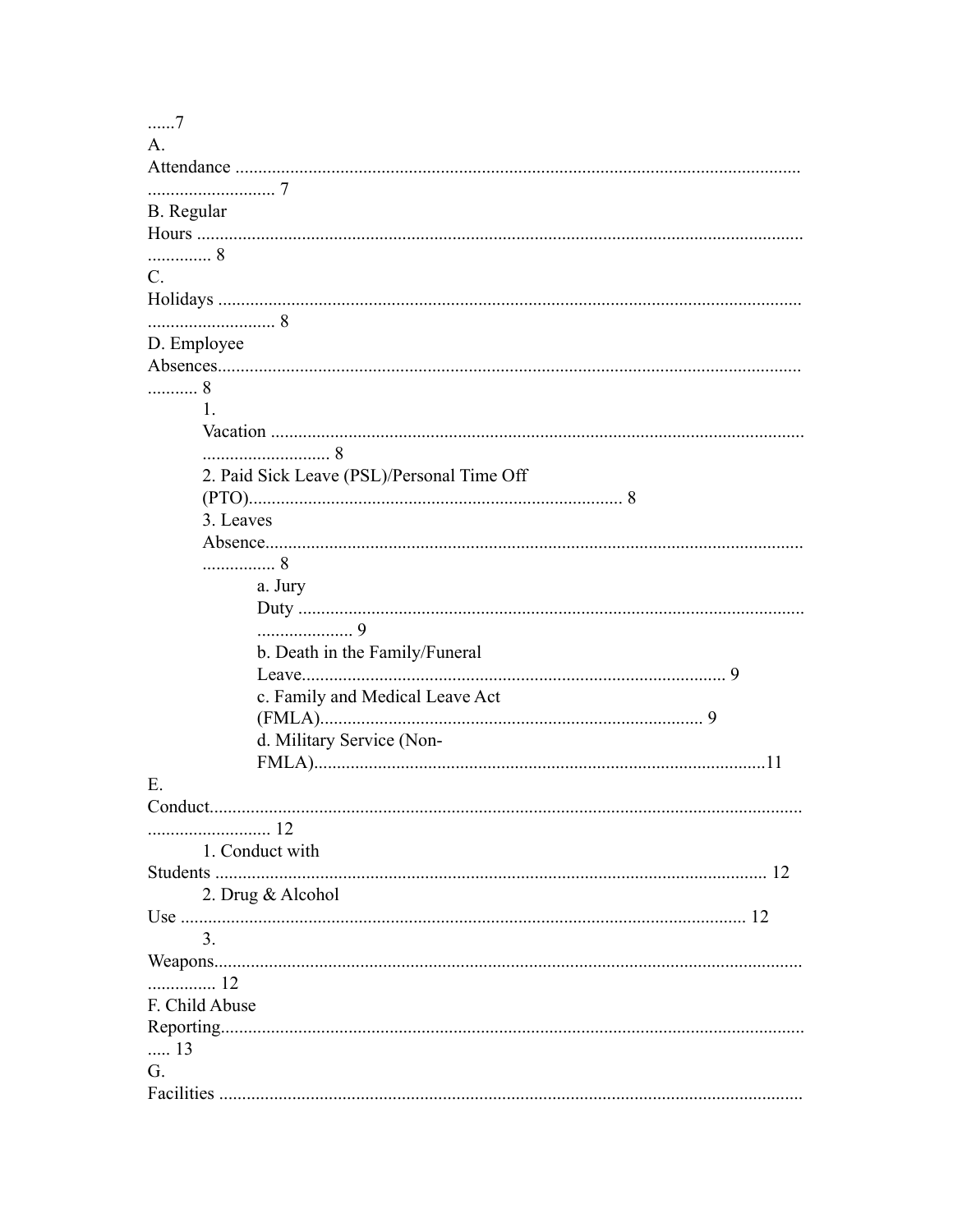| 1.                                  |
|-------------------------------------|
|                                     |
|                                     |
| 2. Personal                         |
|                                     |
| 13                                  |
| 3. Staff Breaks/                    |
|                                     |
| 4. School                           |
|                                     |
| $\therefore$ 13                     |
| 5. School                           |
|                                     |
| .14                                 |
| 6. Use of                           |
|                                     |
| $\dots$ 14                          |
|                                     |
|                                     |
| 8. Internet and                     |
|                                     |
| H. Safety and                       |
|                                     |
| 15                                  |
| 1. Hazardous                        |
|                                     |
|                                     |
|                                     |
| 15                                  |
| 2. Safety                           |
|                                     |
| $\dots$ 15                          |
| 3. Permission Slips                 |
|                                     |
|                                     |
|                                     |
| I. External                         |
|                                     |
| 16                                  |
| 1. Staff Participation in Political |
|                                     |
| 2. Solicitations During Work        |
|                                     |
| 3. Secondary Employment or          |
| J.                                  |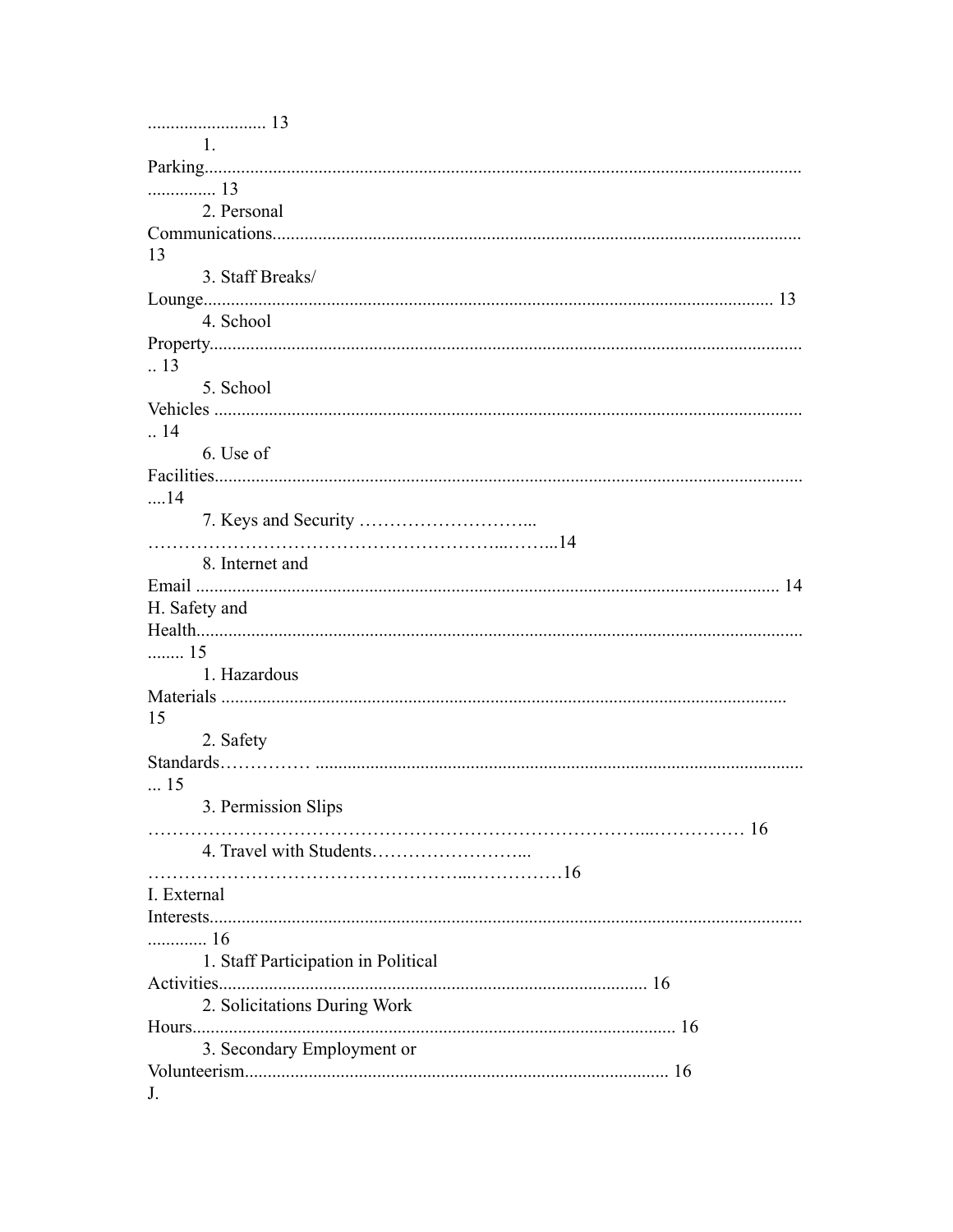| K. Dress                                         |
|--------------------------------------------------|
|                                                  |
| 17                                               |
| L. Constructive                                  |
|                                                  |
| 17                                               |
| M.                                               |
|                                                  |
| 17                                               |
| $\sim$ $\sim$ $\sim$ $\sim$ $\sim$ $\sim$ $\sim$ |
|                                                  |
| 18                                               |
| 2. Public                                        |
|                                                  |
| 18                                               |
| 3. Criminal History Records Information          |
|                                                  |
| N. Personnel                                     |
|                                                  |
| 19                                               |
| $\Omega$                                         |
|                                                  |
|                                                  |
|                                                  |
| $\overline{1}$ .                                 |
|                                                  |
| 19                                               |
| 2. Payday and At-will Work                       |
|                                                  |
| 3.                                               |
| Overtime                                         |
| 19                                               |
| 4. Time                                          |
|                                                  |
| $\ldots$ 20                                      |
| 5. Payroll Advance                               |
|                                                  |
| 6.                                               |
|                                                  |
| 20                                               |
| 7.                                               |
|                                                  |
| . 21                                             |
|                                                  |
|                                                  |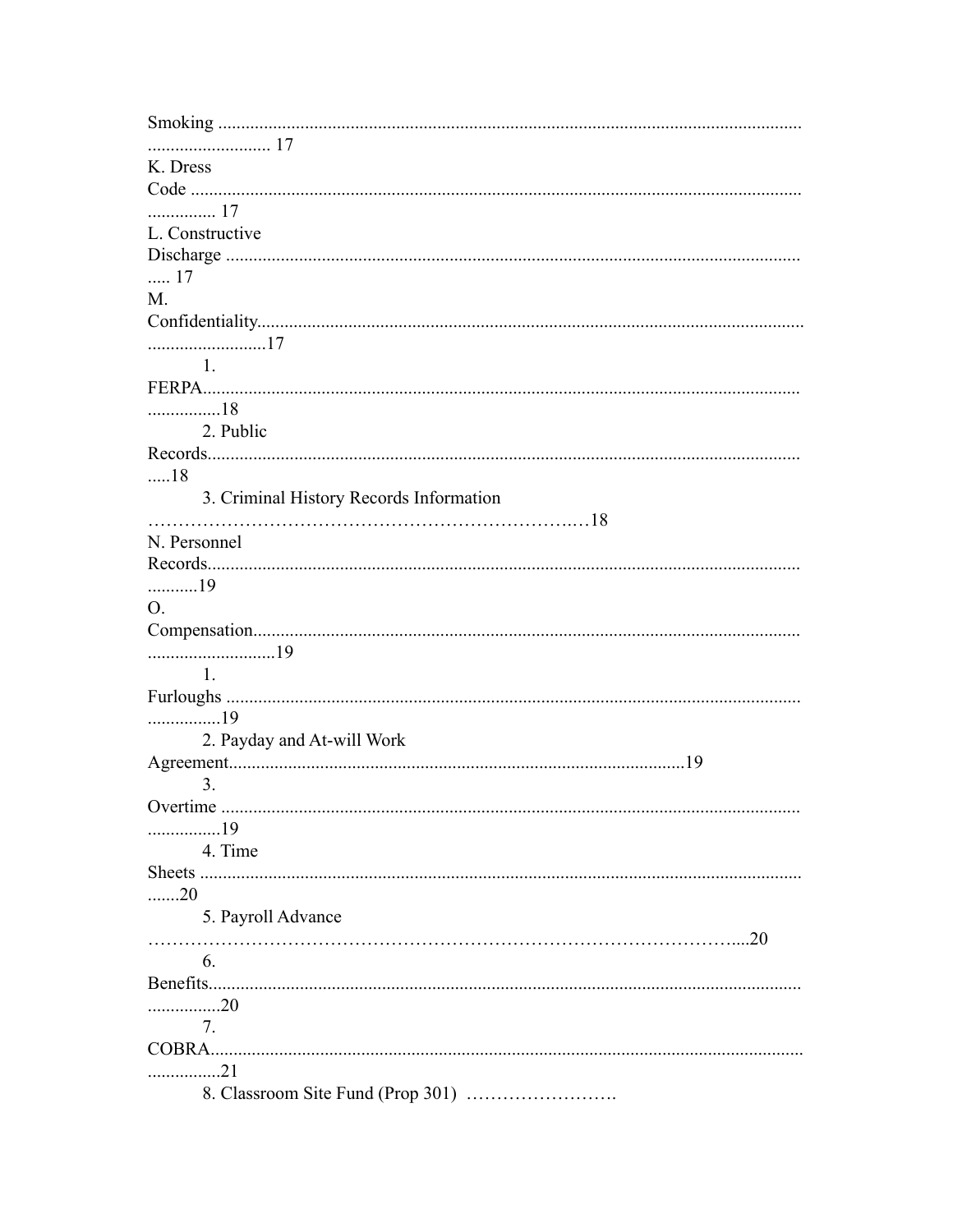| P. Performance                    |
|-----------------------------------|
|                                   |
| 21                                |
| Q.                                |
|                                   |
|                                   |
| R. Family/School                  |
|                                   |
|                                   |
|                                   |
|                                   |
|                                   |
| U. Fiscal Policies and Procedures |
|                                   |
| 1. Cash and Checks                |
|                                   |
| 2. Debit and Credit Card Use      |
|                                   |
|                                   |
|                                   |
|                                   |
|                                   |
|                                   |
|                                   |
| Acknowledgement and               |
| 25                                |
|                                   |

#### **ALL ITEMS ARE SUBJECT TO REVISION, ADJUSTMENT AND CHANGE- PROVIDED AS REFERENCE ONLY**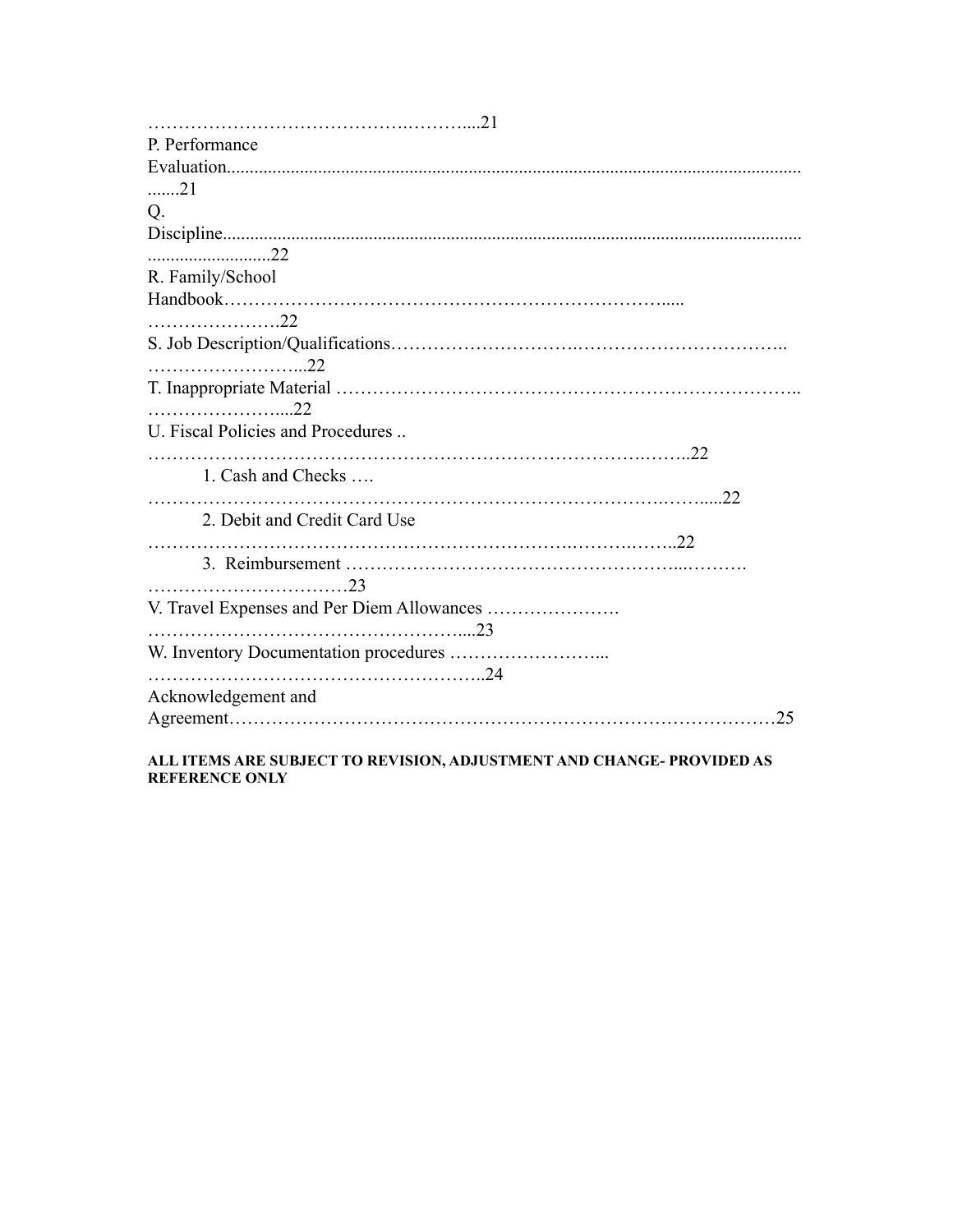# **We are Crew, Not Passengers**

# **1. About Northpoint Expeditionary Learning Academy**

**A. Mission Statement**: Northpoint Expeditionary Learning Academy prepares students for full participation in a dynamic world, promoting relevant and rigorous academics, character development and social responsibility, while utilizing the talents and expertise of dedicated teachers, community professionals and engaged family members within the proven Expeditionary Learning model.

**B. Vision Statement:** Northpoint Expeditionary Learning Academy consists of inspired, active learners who recognize and strive for quality, promote community and engage in service.

**C. Historical information:** Northpoint Expeditionary Learning Academy opened the doors to our first group of students in August of 2006 as a district school. Compass Points International Inc was formed in 2010 so that Northpoint Expeditionary Learning Academy could become an independent, charter high school. NELA is a school of learners based on innovation and active learning. Northpoint Expeditionary Learning Academy is affiliated with Expeditionary Learning, a national organization with roots in Outward Bound. The school colors are green, black and silver. The school mascot is a raven.

# **2. The Employment Relationship**

#### **A. At-Will Employees**

Employment with Northpoint Expeditionary Learning Academy is terminable at will. This means that you or Northpoint Expeditionary Learning Academy may terminate the employment relationship for any reason, or no reason, at any time and without notice. Any modification with respect to the term of an individual's employment must be in writing and approved by the Director or Administrator. This Employee Handbook is not a contract and does not create any rights for employees or obligations for Northpoint Expeditionary Learning Academy. Northpoint Expeditionary Learning Academy reserves the unconditional rights to modify, delete, or make any changes or exceptions to anything contained in the Employee Handbook without notice. Oral statements and representations or promises that contradict this Employee Handbook, including promises of employment for any specified period of time, are not binding on Northpoint Expeditionary Learning Academy. Employees must review this document and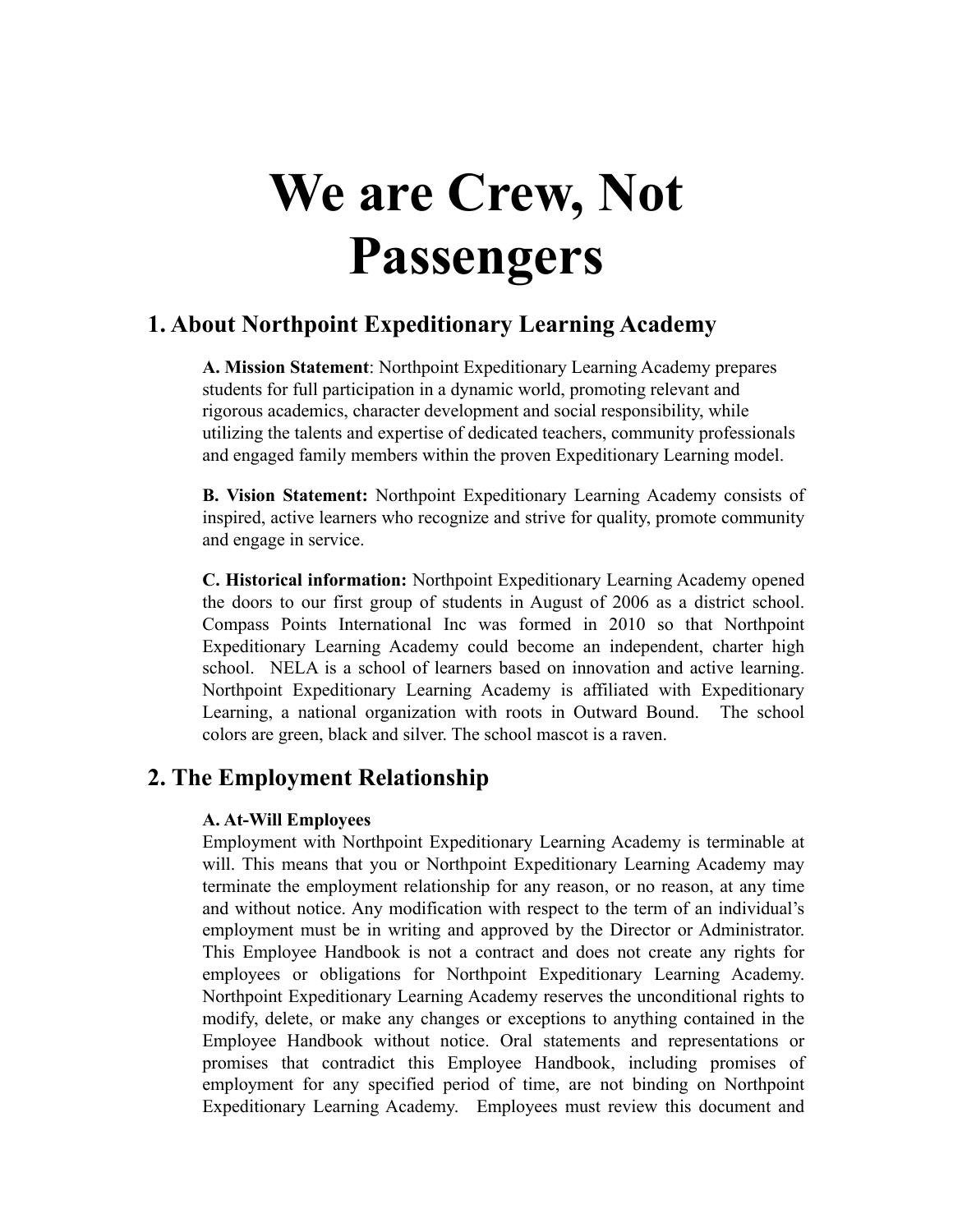understand the difference between contractual and at-will, particularly in regards to end of employment dates and pay.

#### **B. Fingerprinting Requirement**

All instructional employees, including all individuals engaged in instruction as classroom and laboratory teachers, supervisory teachers, speech therapists, and principals, must obtain a State of Arizona Department of Public Safety IVP Fingerprint Clearance Card. All contractors, subcontractors, vendors, or their employees who provide services to Northpoint Expeditionary Learning Academy on a regular basis must also obtain an IVP Fingerprint Clearance Card. Instructional employees are not permitted to continue to engage in instructional activities after the expiration of their IVP Fingerprint Clearance Card. Therefore, all instructional employees must renew their fingerprint cards in a timely manner. The costs of this requirement are solely the responsibility of the employee. Further information can be found in ARS 15-183 or ARS 15-512.

All non-instructional personnel and volunteers who are employed by, or provide regular service to the school and who are not the parent or guardian of a student who attends Northpoint Expeditionary Learning Academy shall be fingerprinted for a criminal history check as a condition of employment or service using an identity verified fingerprint process. This includes contractors, subcontractors, vendors and their employees as per ARS 15-512. Criminal history information is only to be used for the specific purpose for which it is requested (employment/ service). The school requires fingerprint-based criminal history record checks for paid and unpaid personnel under the authorization of Arizona Revised Statutes 15-512. The costs of this requirement are solely the responsibility of the employee.

The fingerprints will be used to check the criminal history records of the FBI. The person being fingerprinted will be allowed 30 days to complete, review and challenge the accuracy of the criminal history record. The appeals process will be completed within 30 days. Applicants may obtain a copy of the FBI record as per the information to be found at [www.fbi.gov](http://www.fbi.gov/) and follow the procedures found therein. An applicant may view and discuss the FBI report with authorized staff, but may NOT receive a copy of the report. Criminal history information is not public record and cannot be copied, emailed, sent electronically, faxed or discussed with anyone besides authorized staff. (See Confidentiality section in this policy manual) When no longer needed for its original purpose, criminal history information must be completely destroyed in the cross-cut shredder by authorized personnel only. No policy, procedure or protocol herein will undermine or conflict with any statute or guideline of Arizona Department of Education or Arizona State Charter School Board.

#### **C. Your Job Classification**

It is the intent of Northpoint Expeditionary Learning Academy to clarify the definitions of employment classifications so that employees understand their employment status and benefit eligibility. These classifications do not guarantee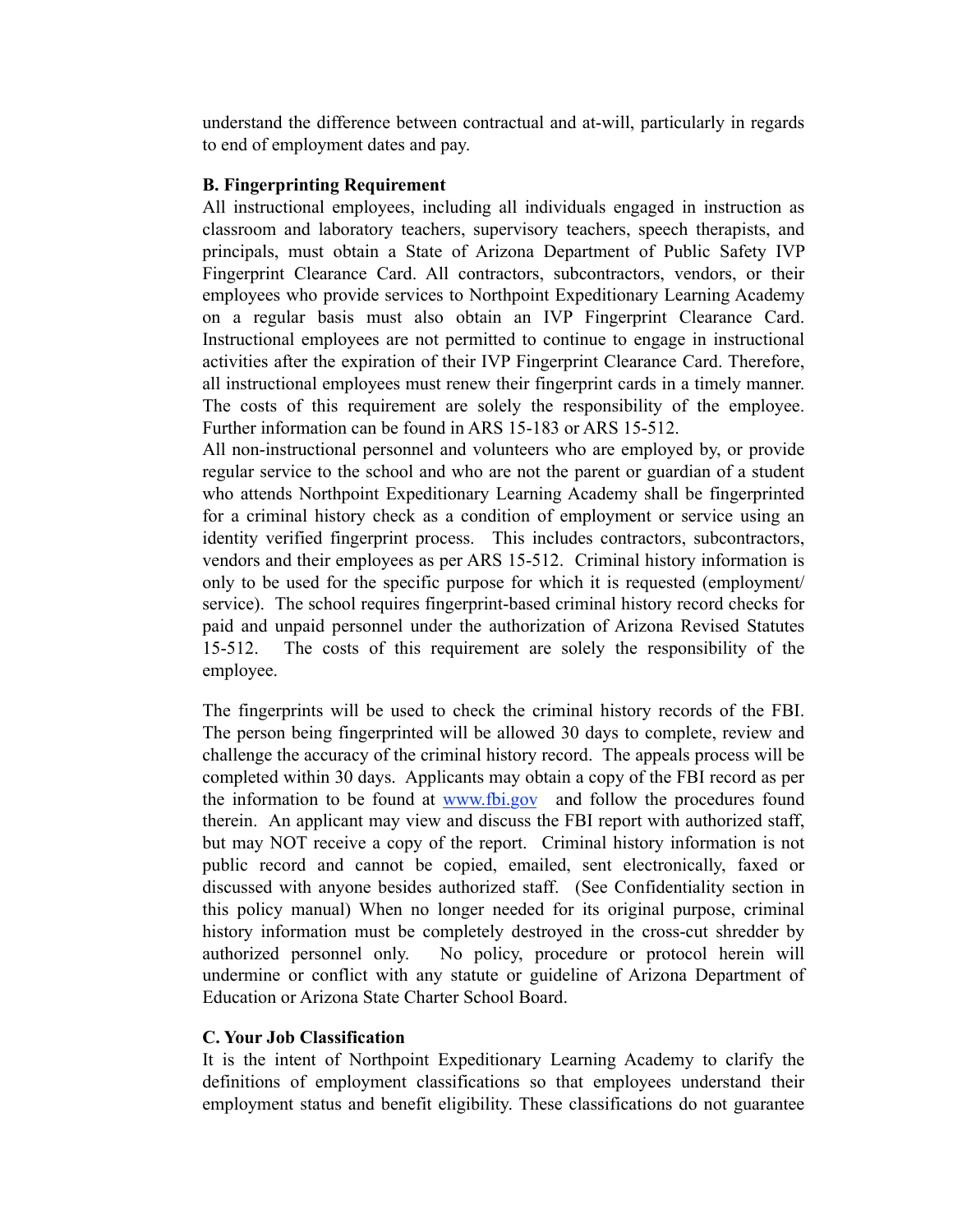employment for any specified period of time. Accordingly, the right to terminate the employment relationship at will at any time is retained by both the employee and Northpoint Expeditionary Learning Academy. Each employee is designated as either nonexempt or exempt from federal and state wage and hour laws. Nonexempt employees are entitled to overtime pay under specific provisions of federal and state wage and hour laws. An employee's nonexempt or exempt classification will be determined based on the guidelines established by the Fair Labor Standards Act (FLSA). As a result, the method of base pay received (hourly or salary) will not necessarily determine the employee's nonexempt or exempt status. An employee's nonexempt or exempt classification may be changed only upon written notification by Northpoint Expeditionary Learning Academy.

Northpoint Expeditionary Learning Academy employees are defined as follows: Exempt full-time (e.g. certified, instructional, some non-instructional and administrative staff) Exempt part-time (e.g. certain classified and non-instructional staff) Non-exempt full-time (30 hours per week or more) Non-exempt part-time (29 hours per week or fewer)

# **3. Discrimination**

Northpoint Expeditionary Learning Academy makes a commitment to establish a workplace free from discrimination and is an equal opportunity employer. This is a commitment that must be shared by all individuals associated with Northpoint Expeditionary Learning Academy. All employees are expected to conduct themselves at all times so as to provide an atmosphere free from unlawful discrimination. Pursuant to state and Federal Law, discrimination against an otherwise qualified individual with a disability or any individual by reason of age, race, color, religion, sex or national origin is prohibited. Northpoint Expeditionary Learning Academy strives to ensure equal opportunity for all qualified persons.

Complaints or charges of violations are to be reported immediately to the Director in written form and will be promptly investigated. The Director will investigate the allegation and take any appropriate action he/she deems necessary, which may include the termination of the offending individual.

Please be advised that Northpoint Expeditionary Learning Academy is required by law to conduct a thorough investigation, and absolute confidentiality is not always possible. Adverse action will not be taken against an employee who reports or participates in the investigation of a violation of this policy on the basis that the employee made such a report or participated in the investigation process. Northpoint Expeditionary Learning Academy will take prompt and appropriate remedial and/or disciplinary action to address any violations of this policy.

# **4. Title IV**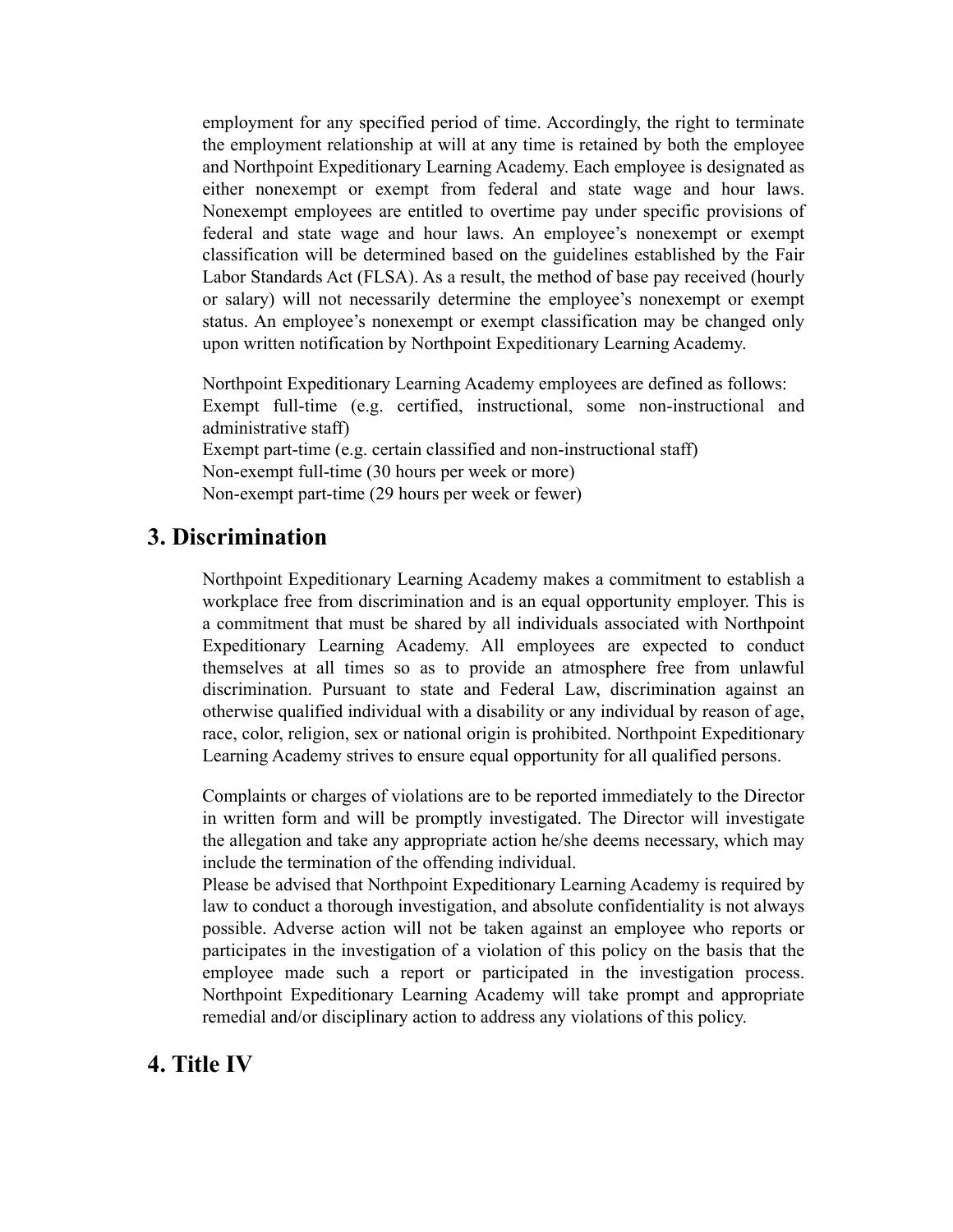Title IX of the Federal Education Amendments Act ("Title IX") protects people from discrimination based on sex in education programs or activities that receive Federal financial assistance. The School does not discriminate on the basis of sex and adheres to all conditions established by Title IX by recognizing the right of every student who attends the School to do so without the fear of sexual harassment. The School's Grievance Procedure and Title IX Policy may be found on the School's website. Inquiries about the application of Title IX or formal complaints should be directed to the School's Title IX Coordinator:

NAME: Robert Zinni POSITION: Assistant Principal PHYSICAL ADDRESS: 551 1st Street, Prescott, AZ 86301 PHONE: (928) 717-3272 EMAIL: <u>[robertzinni@northpointacademy.org](mailto:robertzinni@northpointacademy.org)</u>

Sexual harassment is defined as: Conduct on the basis of sex that satisfies one or more of the following: (1) An employee of the School conditioning the provision of an aid, benefit, or service of the School on an individual's participation in unwelcome sexual conduct; (2) Unwelcome conduct determined by a reasonable person to be so severe, pervasive, and objectively offensive that it effectively denies a person equal access to the School's education program or activity; or (3) "Sexual assault" as defined in 20 U.S.C.  $1092(f)(6)(A)(v)$ , "dating violence" as defined in 34 U.S.C. 12291(a)(10), "domestic violence" as defined in  $34 \text{ U.S.C. } 12291(a)(8)$ , or "stalking" as defined in 34 U.S.C. 12291(a)(30).

Any person may report sex discrimination, including sexual harassment, regardless of whether the person reporting is the person alleged to be the victim of the reported conduct or not. A report may be made in person, by mail, by telephone, or by electronic mail, using the contact information listed for the Title IX Coordinator, or by any other means that results in the Title IX Coordinator receiving the person's verbal or written report. Complaints of sex discrimination that are not sexual harassment will be handled pursuant to the School's regular procedures for resolving student or employee grievances promptly and equitably. Formal complaints of sexual harassment will be handled using the grievance procedure set forth in the School's Policy. The School shall follow grievance procedures that provide for the prompt and equitable resolution of formal complaints from students and employees alleging sexual harassment.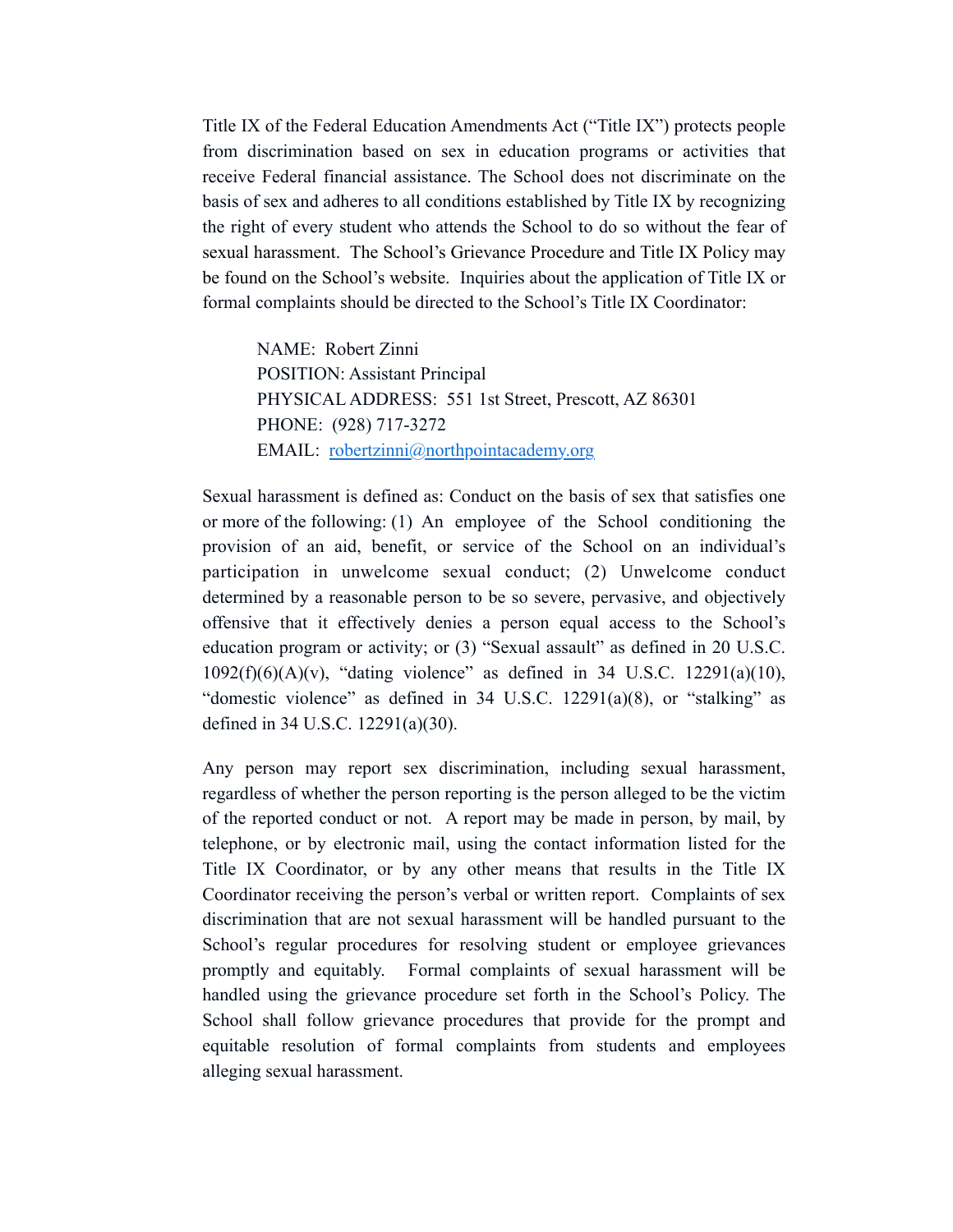# **5. Harassment**

Harassment is defined as verbal or physical conduct that denigrates or shows hostility or aversion towards an individual because of race, color, religion, sex, national origin, age, disability, or pregnancy. Harassment may include various conducts relating to an individual's protected class such as: epithets, slurs, negative stereotyping, threats, intimidation, hostile acts, unwelcome jokes, or hostile written or graphic material in the workplace. Sexual harassment is defined as follows: unwelcome sexual advances, requests for sexual favors and other verbal or physical conduct of a sexual nature, such as uninvited touching or sexually-related comments, when (1) submission to the conduct is made either explicitly or implicitly a term or condition of an individual's employment; (2) submission to or rejection of such conduct is used as the basis for employment decisions affecting the person involved; or (3) such conduct has the purpose or effect of substantially interfering with an individual's work performance or creating an intimidating, hostile, or offensive working environment.

No employee may be required to submit to sexual advances in order to retain or improve his or her job. No one has the right to make the work environment intolerable because of unwanted touching, insults, unwelcome jokes, etc… If you feel you or another employee is being subjected to harassment by any employee, customer, vendor, or supplier, you must report it at once to your supervisor. If the complaint involves someone in the employee's direct line of supervision, then the employee must immediately inform another supervisor or the Director of the complaint.

Sexual harassment can occur between members of opposite sexes or between members of the same sex. Each incident of harassment will be investigated according to its own unique circumstances. To the extent possible, investigations will be conducted in confidence; however, please be advised that Northpoint Expeditionary Learning Academy is required by law to conduct a thorough investigation, and absolute confidentiality is not always possible. An employee found to have harassed another individual will be subject to discipline, up to and including termination. No employee who in good faith reports harassment or participates in an investigation of such a report will be subjected to any discipline or retaliation for lodging the report or participating in the investigation.

### **6. Americans with Disabilities Act Policy**

As part of its commitment to providing its employees a work environment free from harassment and discrimination, Northpoint Expeditionary Learning Academy will provide qualified disabled individuals with reasonable accommodations that enable those employees to fulfill the essential functions of their jobs.

If, while employed with Northpoint Expeditionary Learning Academy, you have a physical or mental condition that you believe constitutes a disability, and you believe that there is a reasonable accommodation that Northpoint Expeditionary Learning Academy could provide to assist you at work; you should inform the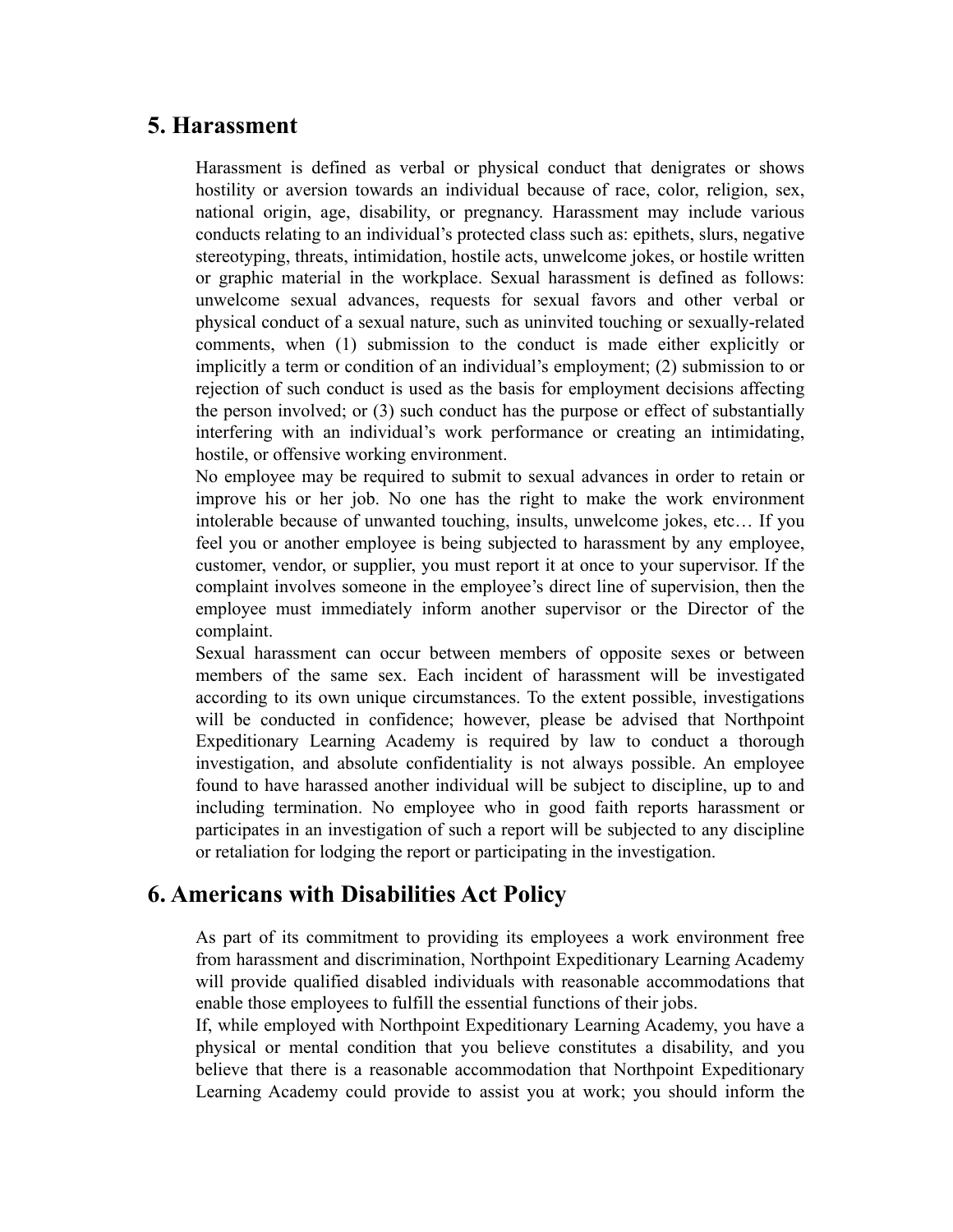Director.

# **7. Employment Policies**

#### **A. Attendance**

Employees are employed because Northpoint Expeditionary Learning Academy is in need of the services they provide. Excessive absenteeism harms the mission of the school and places burdens on colleagues. Absenteeism will be considered as any instance of missed work time, full or partial days, including tardiness and early departures, for reasons other than expectations or requirements of your assigned duties. Absences, departures, tardies are to be reported to the business manager and recorded on the sign in/out board in the office.

#### **B. Regular Hours**

Northpoint Expeditionary Learning Academy's regular hours are 7:45 AM to 3:45 PM for the middle school program and 8:00 AM to 4:00 PM for the high school program during school days and professional development days, plus hours as needed to supervise additional fieldwork, events and activities. Instructional staff, certain non-instructional staff and other exempt employees are expected to be available to students, parents and colleagues during the program-aligned time period. Instructional staff, certain non-instructional staff and other exempt employees are expected to perform the duties assigned by their supervisor, outlined in their job description and/or expected of an employee in a like-position at a similar place of employment. This may include before and after the regular hours, over nights, weekends and additional hours beyond those described herein. Employment is a year round expectation which extends beyond the scheduled days of school with days and hours to be determined.

#### **C. Holidays**

Northpoint Expeditionary Learning Academy observes the following paid holidays every year: Independence Day Labor Day Veteran's Day Thanksgiving Christmas Eve and Christmas Day New Year's Day Martin Luther King Day President's Day Memorial Day Certain school breaks such as Summer, Spring, Winter or Fall

#### **D. Employee Absences**

Vacation - Northpoint Expeditionary Learning Academy salaried employees will have the published paid vacation days for the school year. The school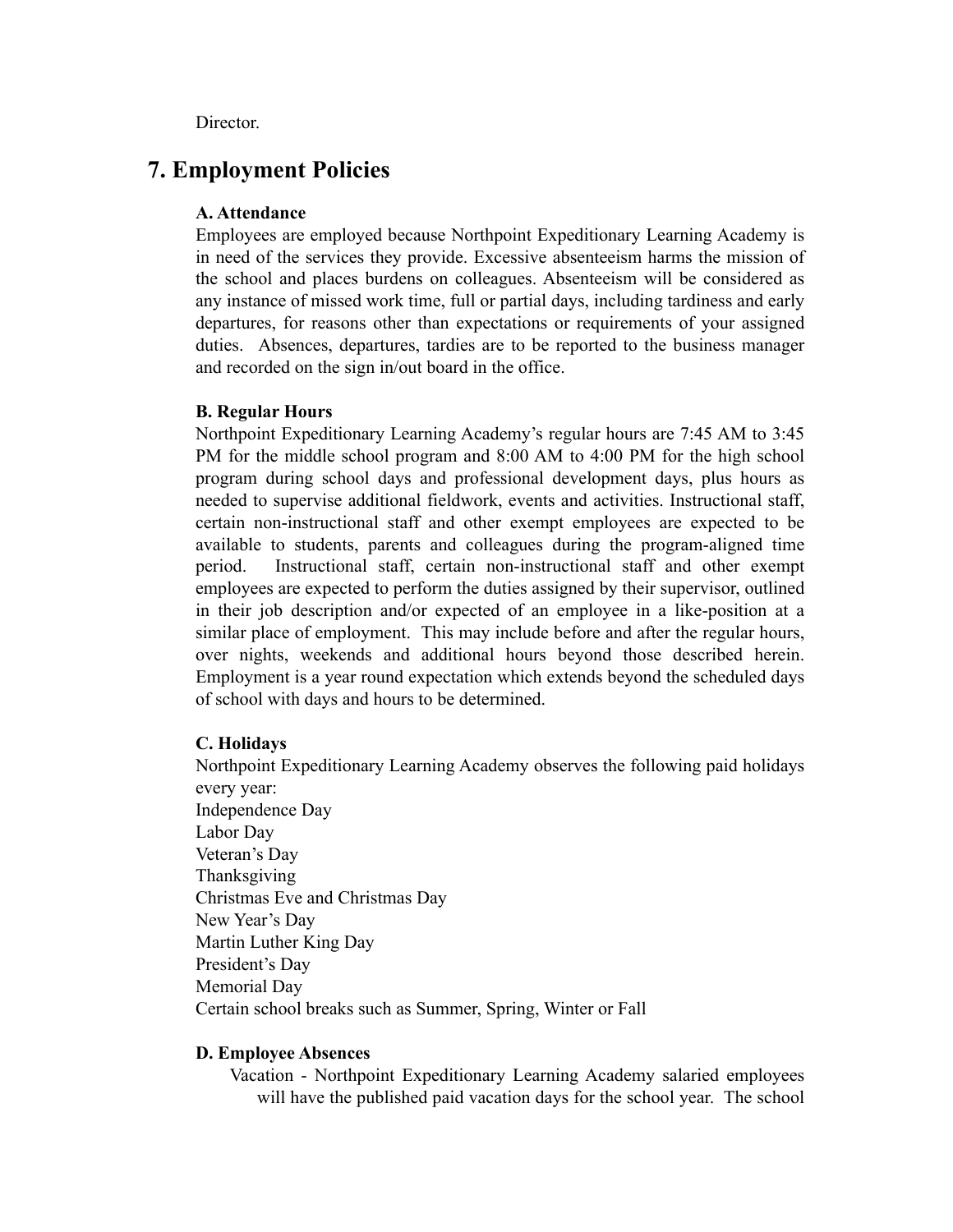calendar will be available for review of those days.

- Paid Sick Leave/Personal Time Off Northpoint Expeditionary Learning Academy salaried/hourly employees will have a total of\_5 - 10 paid Sick/ Personal Days to be used as necessary.These days will not carry forward to subsequent years of employment, are not transferable and will not be refunded if unused. Leave days can be counted in increments of not less than .50 (half days). Leave in excess of 5-10 days will result in loss of pay, pay will be reduced in only full day increments. Administration has final approval on all leave requests paid vs. unpaid. Professional development requested by administration does not accrue toward sick/ personal days of paid leave. Staff is responsible for securing classroom coverage (substitute teacher) prior to start of school on the date of any absence.
	- Non-instructional salaried exempt staff may take PTO in .25 day increments (2 hours). Any time exceeding 2 hours will be considered a 4 hour block of PTO.
	- The School Director is exempt from the 5-10 day limit and may take leave as needed. Concerns with regards to Director absences should be addressed to the Corporate Board or Business Manager.
- Leaves of Absence Northpoint Expeditionary Learning Academy employees must make arrangements for Leaves of Absence which may be outside of the previously mentioned allowances through the school Director. If the Leave of Absence is determined to be excessive to the quality and depth of the academic program and continuity of expectations, then permission of the school board must be obtained.
	- Jury Duty Northpoint Expeditionary Learning Academy encourages employees to fulfill their legal and civic responsibility, which includes jury duty and court appearances. Employees must provide documentation of the court appearance or jury duty to their supervisor as soon as possible. Employees will be paid for a maximum of 10 days for jury duty. When serving jury duty, employees must notify their supervisor daily if they are expected to be absent from work. Employees are required to return to work as soon as the duty is completed. Employees must provide their supervisor with a certification of services, provided by the Jury Commissioner, when jury duty is completed. Employees must secure their own substitute teacher for these absences.
	- Death in the Family/Funeral Leave If an eligible full time employee should suffer the death of an immediate family member, the employee will be entitled to up to 5 days off with pay (in addition to the 5- 10 paid sick/personal leave days) with the approval of the Director to make funeral arrangements and attend services. Requests for time off related to the death of any individual other than an immediate family member may be granted with or without pay. Your supervisor may request supporting documentation of the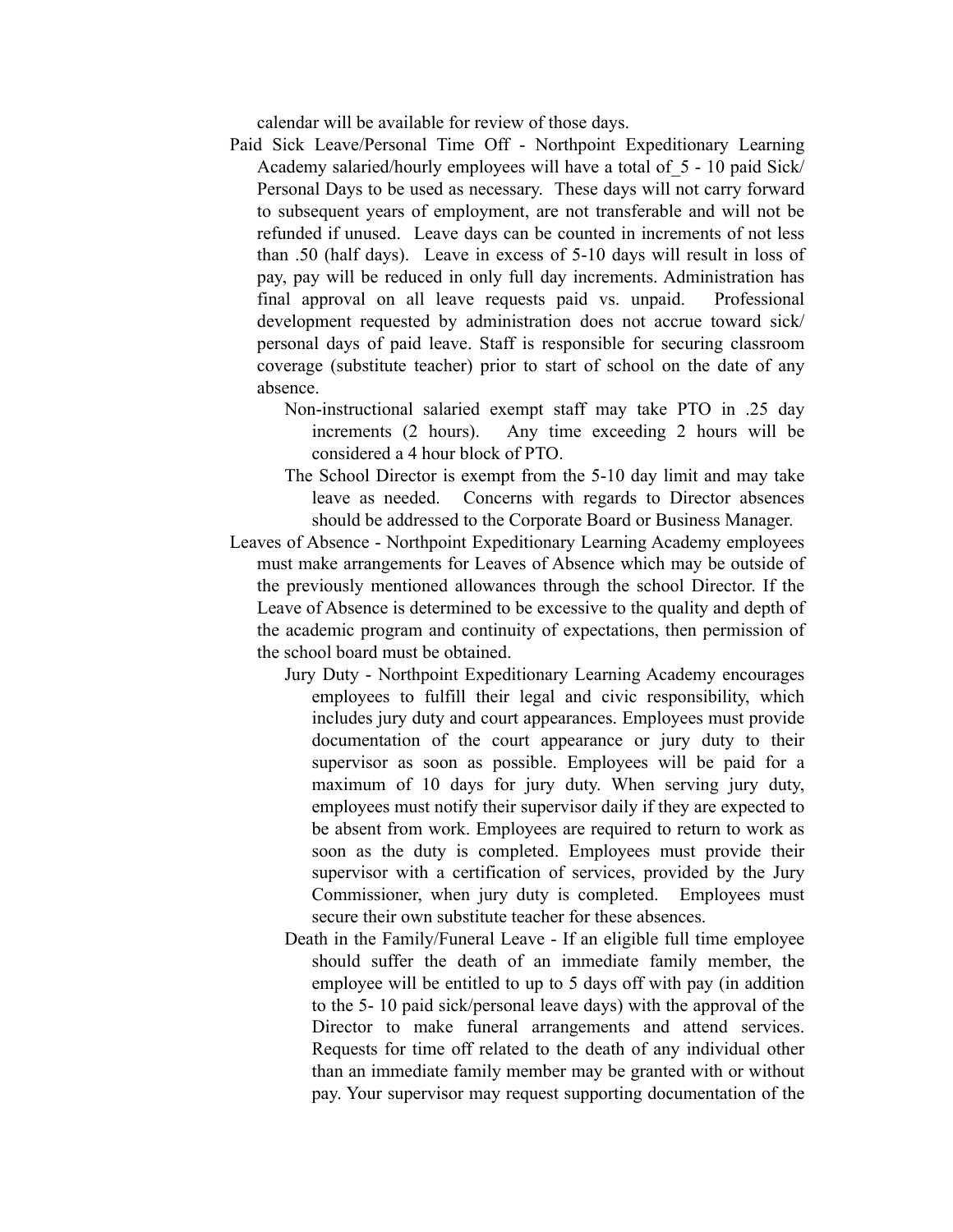death. Payment for bereavement will not be counted as hours worked for overtime purposes. The Director retains discretion in these matters.

Family and Medical Leave Act (FMLA) - The Family and Medical Leave Act of 1993 (FMLA) requires employers to provide up to twelve weeks of unpaid, job-protected leave to "eligible" employees. In compliance with FMLA, Northpoint Expeditionary Learning Academy's Family and Medical Leave Policy allows eligible employees to take up to twelve (12) work weeks of unpaid leave for various family and medical reasons.

> Eligibility - In order to be eligible to take family or medical leave, an employee must be employed by Northpoint Expeditionary Learning Academy for at least twelve (12) months and must have worked at least 1,250 hours in the immediate past year before the date of the requested leave. Family and Medical Leave will be granted to eligible employees for the following reasons:

> > Family Leave for the birth of the employee's child;

- Family Leave for the placement of a child with the employee for adoption or foster care;
- Medical Leave to care for a spouse, child, or parent with a serious health condition; or
- Medical Leave due to the employee's own serious health condition that makes the employee unable to perform the functions of his or her job. Employers must also allow up to 26 weeks of unpaid leave in a twelve (12) month period to the spouse, son, daughter, or next-of-kin of a military service member injured in the line of duty. This includes the spouse, son, daughter, or next-of-kin of a veteran who was a member of the Armed Forces at any time five years prior to treatment. If you are the spouse, son, daughter, or parent of a military service member on active duty, or on notice of an impending call to active duty, the School will grant up to twelve (12) weeks of unpaid leave in a twelve (12) month period based on "any qualifying exigency." Qualifying exigencies include short-term notice deployment, military events and related activities, urgent childcare, financial and legal arrangements, counseling, rest and recuperation to spend time with the service member on short-term leave, post-deployment activities, and other situations arising out of the active duty or call to active duty status. In order to qualify for leave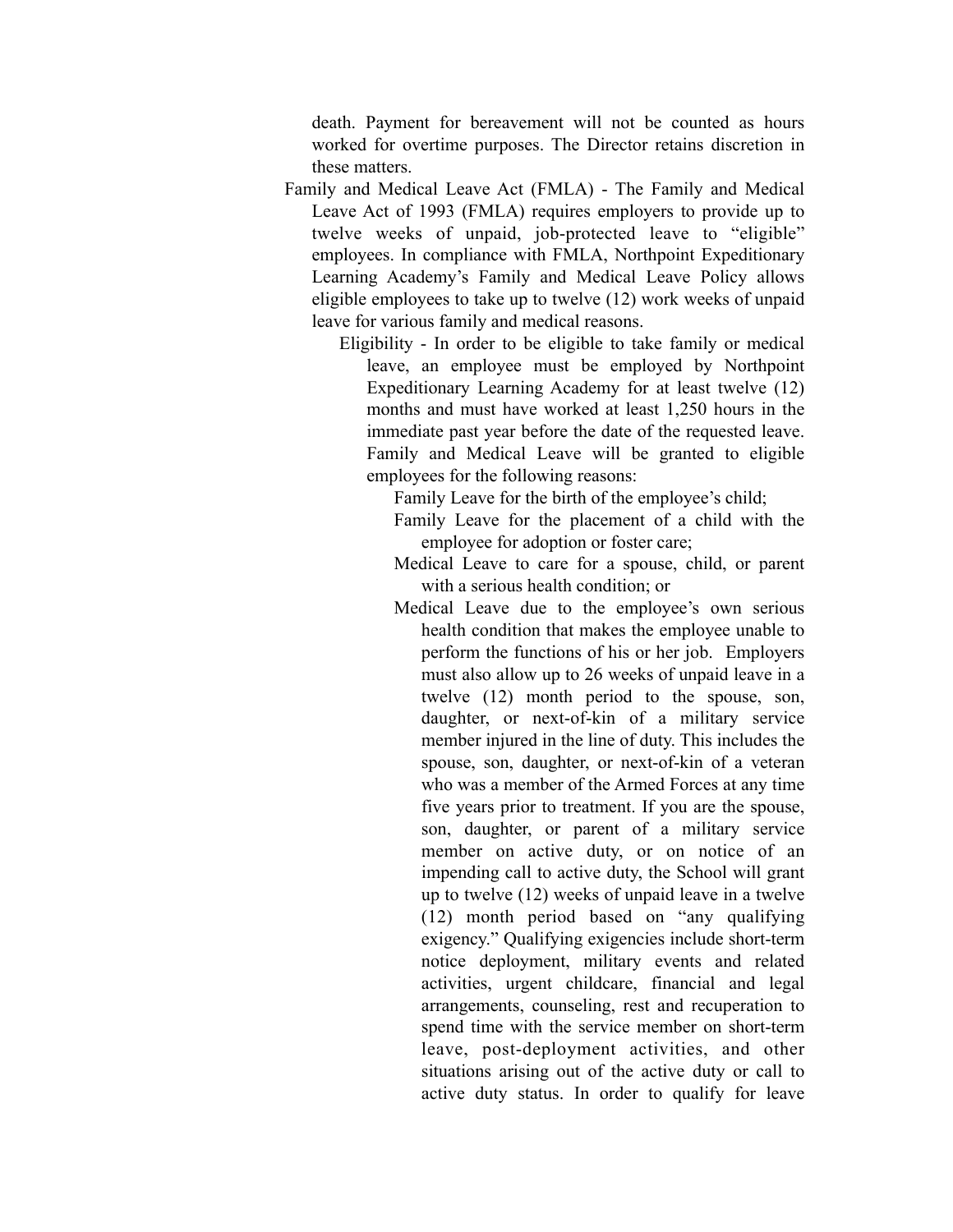pursuant to the new amendments, an employee still must comply with other provisions of the FMLA. Note, also, that if an employee requests FMLA leave to care for an injured service member and that employee has already taken FMLA leave in the past twelve (12) months, the 26 week leave period will be reduced by the amount of leave previously taken.

- Use of Leave An eligible employee's annual twelve (12) week entitlement of family and medical leave will be calculated using a consecutive calendar time period; to begin after all other leaves and days off have been utilized. A husband and wife both working for Northpoint Expeditionary Learning Academy may be limited to twelve (12) weeks of leave for the birth of a child or the placement of a child for adoption or foster care and to care for an employee's parent. Medical leave can be taken in a continuous period or when medically necessary, can be taken in single day or partialday increments or by reducing the daily work schedule.
- Medical Certification A request to take medical leave, for the employee's own serious health condition, must be accompanied by a statement from a physician or Registered Nurse Practitioner certifying that the employee is  $-$  or will – be unable to work and the beginning and expected ending dates of the disability. Northpoint Expeditionary Learning Academy reserves the right, at its own expense, to obtain a second or third opinion regarding the need for medical leave. The need for reduced work schedule and incremental leaves must be supported by documentation from a health care provider (physician or Registered Nurse Practitioner) certifying the schedule and duration of the treatment and that the leave schedule is medically necessary. An employee requesting FMLA leave to care for a spouse, child or parent or due to his or her own serious health condition must provide Northpoint Expeditionary Learning Academy with a medical certification completed by a health care provider verifying the need for medical leave and the probable duration of the leave. The medical certification form may be obtained from the Director. Northpoint Expeditionary Learning Academy will not determine if a leave falls under the FMLA guidelines until the medical certification form is received. Northpoint Expeditionary Learning Academy may require an employee on FMLA leave to report periodically on his or her status or intent to return while on leave.

Instructional Employees - If the intermittent or reduced time-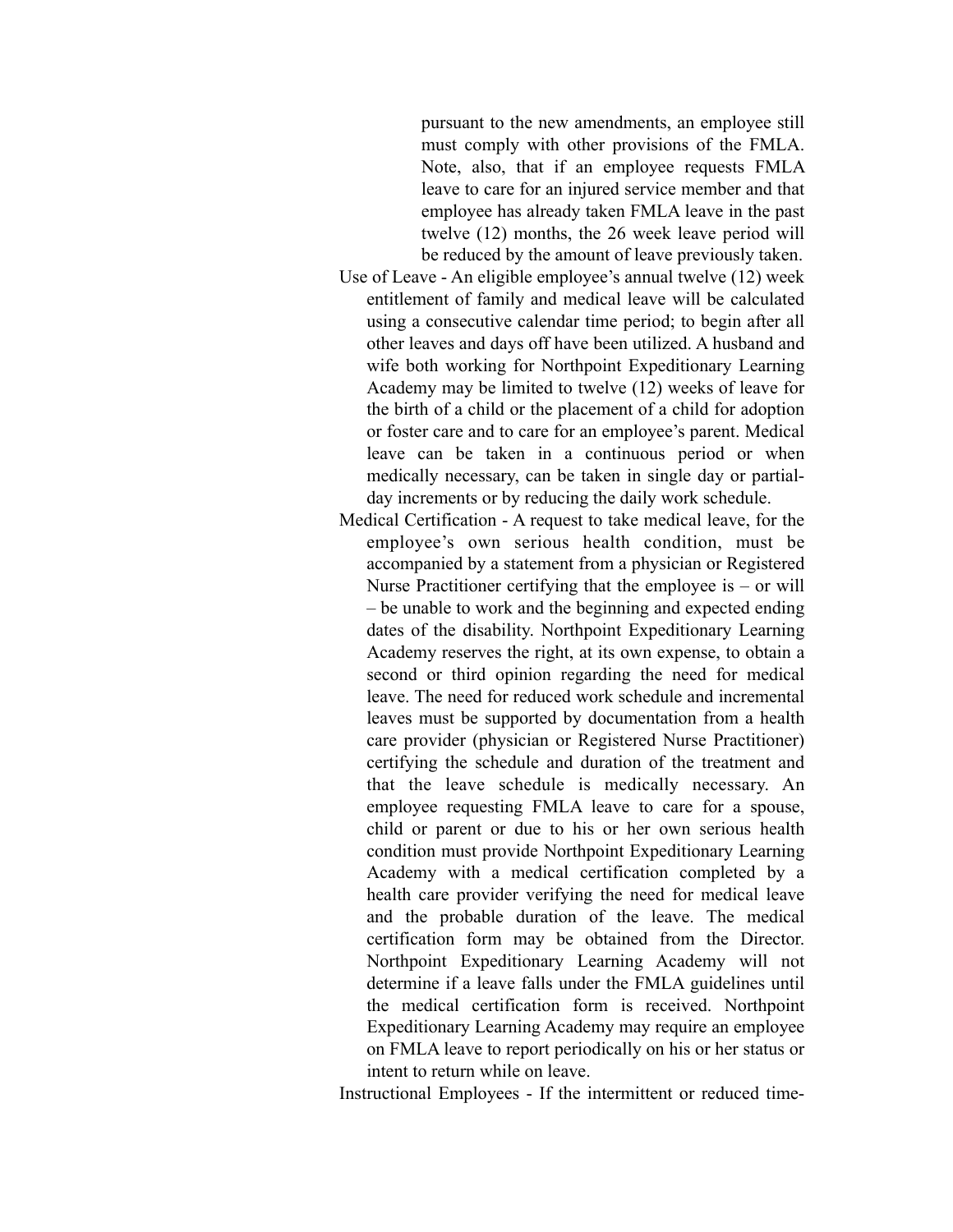off leave is for an instructional employee, one whose principal responsibility is to instruct students in the classroom, small setting or individually, Northpoint Expeditionary Learning Academy can require the employee to take the leave for a specific duration not greater than the planned duration of treatment, or Northpoint Expeditionary Learning Academy can temporarily transfer an employee to an alternate position or worksite with the comparable pay and benefits, which better accommodates the recurring periods of leave. However, the leave must be requested to care for a qualifying family member or as a result of the employee's serious health condition; must be based upon planned, foreseeable medical treatment; and must be for more than twenty percent of the working days in the leave period. If an instructional employee needs to take family and medical leave near the end of the semester, the instructional employee might be required to continue leave through the end of the semester under the following circumstances:

- If the employee leave begins more than five weeks before the end of the semester, the leave is scheduled to last longer than three weeks, and the employee will return during the last three weeks of the semester.
- If the employee leave begins less than five weeks before the end of the semester, the leave is scheduled to last longer than two weeks, and the employee will return during the last two weeks of the semester.
- If the employee leave begins less than three weeks before the end of the semester and the scheduled leave is longer than five days.
- Benefits During Leave An employee may elect to continue coverage under the Northpoint Expeditionary Learning Academy's group health plan for the duration of the FMLA leave at the same level and under the same terms and conditions as if he or she were not on leave. An employee who elects coverage is required to continue making contributions toward the cost of his or her own premium. Payment arrangements can be made with The Director or Administrator to maintain group health insurance benefits while the employee is on leave. Failure to make premium payments when they are due may result in a loss of coverage. Whether or not the employee elects to continue medical coverage during the FMLA leave, when the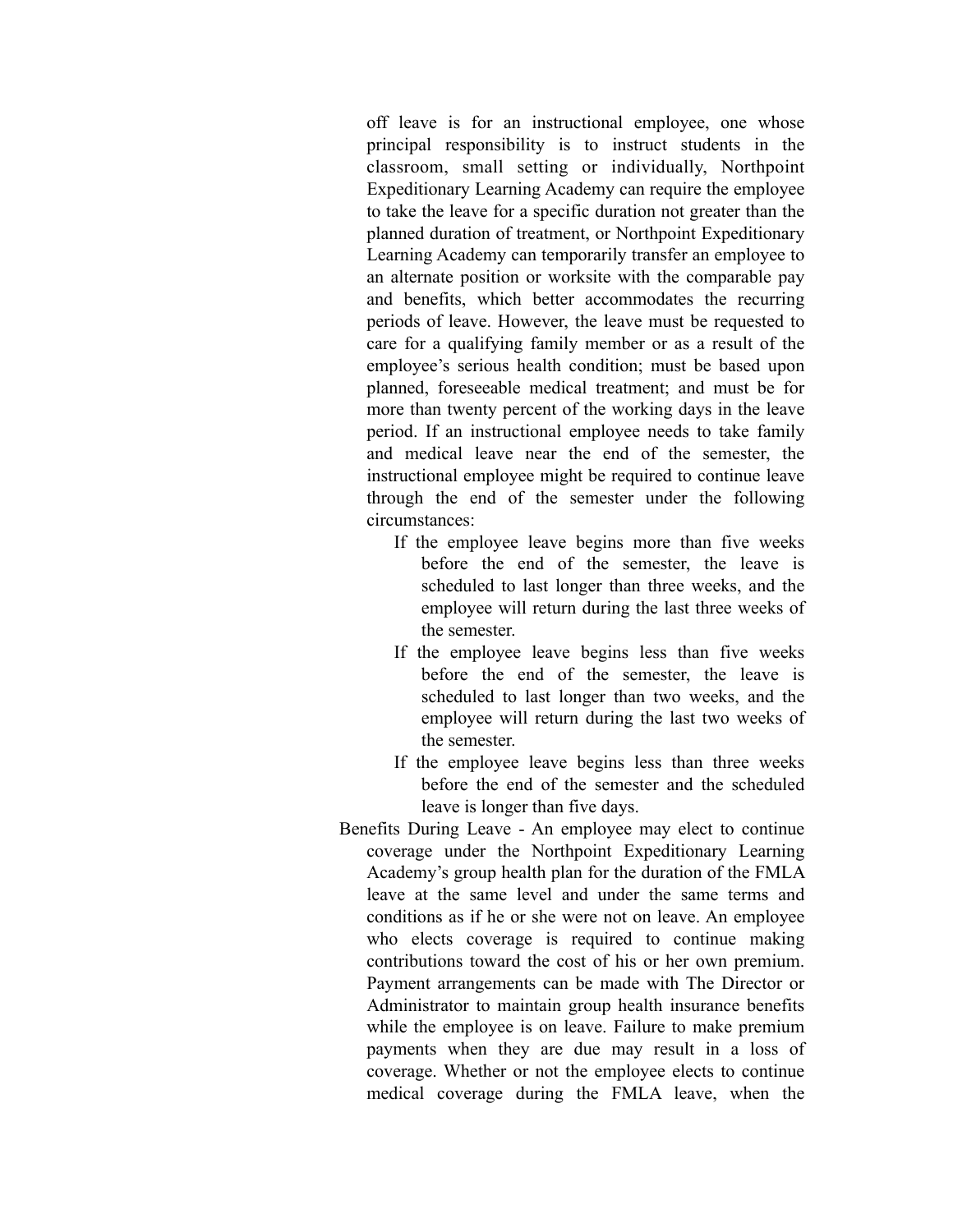employee returns to employment, the employee will be reinstated to the same coverage as he or she had before the leave.

- Return to Work Upon returning from FMLA leave, an employee will be restored to his/her original position or be placed in an equivalent position with equivalent employment benefits and pay. If an employee takes FMLA leave due to his or her own serious health condition, the employee must present Northpoint Expeditionary Learning Academy with a fitness-for-duty certification completed by the employee's health care provider prior to returning to work. If it is discovered the employee worked for another employer while on FMLA leave, Northpoint Expeditionary Learning Academy maintains the right to terminate employment with the employee.
- Military Service (Non-FMLA) An employee who is called to temporary active duty or required to participate in training as a member of a military reserve organization will be granted a leave of absence in accordance with applicable state and federal laws. USERRA also prohibits employers from discriminating against past and present members of the uniformed services, and applicants to the uniformed services.

Re-employment Rights - An employee is entitled to be restored to the job and benefits he/she would have attained if he/she had not been absent due to military service if:

> Northpoint Expeditionary Learning Academy received advance written or verbal notice of the service.

- The employee has five years or less of cumulative service in the uniformed services while with Northpoint Expeditionary Learning Academy;
- The employee returns to work or applies for reemployment in a timely manner after the conclusion of the service; and
- The employee had not been separated from service with a disqualifying discharge or under other than honorable conditions.
- Health Insurance Coverage If an employee leaves Northpoint Expeditionary Learning Academy to perform military service, the employee has the right to elect to continue the existing employer-based health plan coverage for up to twenty-four months. If the employee elects to not continue coverage, the employee is entitled to be reinstated to the school's health plan upon reemployment without waiting periods or exclusions.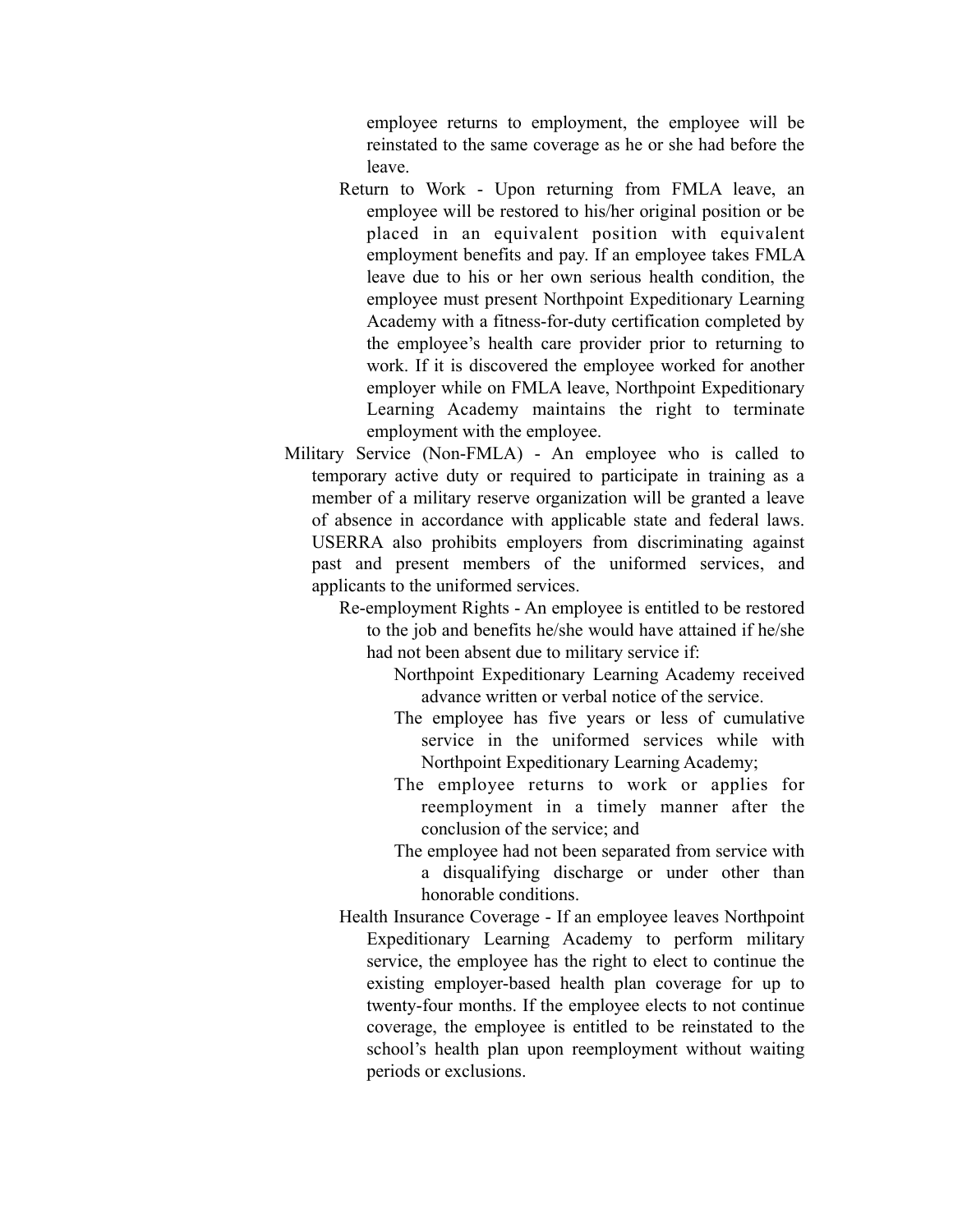#### **E. Conduct**

#### **1. Conduct with Students**

All Northpoint Expeditionary Learning Academy employees are expected to conduct themselves in a professional and appropriate manner at all times. Language that is considered foul, cussing or inappropriate for communication with minors is prohibited at all times. Relationships between staff and students that include "dating," "courtship," or "romantic involvement" are strictly prohibited. Staff is strongly encouraged to consider not participating in electronic/technical social networking opportunities with students including but not limited to texting, emailing, Facebook, social media, etc. except as it relates to academic pursuits.

#### **2. Drug & Alcohol Use**

Northpoint Expeditionary Learning Academy is dedicated to maintaining a safe educational environment. Thus, Northpoint Expeditionary Learning Academy has implemented a drug and alcohol free work environment policy. No employee shall report to work while under the influence of drugs and/or alcohol. The use, sale, transfer or possession of alcohol, illegal drugs, hallucinogens, stimulants, sedatives, controlled substances, or drug paraphernalia on Northpoint Expeditionary Learning Academy property is prohibited. This includes the misuse of prescription drugs or any mood altering substances while on Northpoint Expeditionary Learning Academy property, Northpoint Expeditionary Learning Academy paid time (i.e., conferences, training sessions, fieldwork, school events), or in circumstances the school believes will adversely affect the Northpoint Expeditionary Learning Academy's operations, safety, or reputation. Violations of this policy may lead to disciplinary action, up to and including immediate termination of employment and/or notification of law enforcement authorities. The transferring, offering, selling or arranging for sale of any alcohol, narcotic, hallucinogen, stimulant, sedative, drug or any other mood altering substance while on Northpoint Expeditionary Learning Academy's property or Northpoint Expeditionary Learning Academy's time will lead to immediate termination.

Employees of Northpoint Expeditionary Learning Academy shall not be under the influence of prescription or nonprescription drugs during the school day or at other times when acting as a representative of Northpoint Expeditionary Learning Academy, if such medication impairs the employee's ability to perform their job. Employees who are taking legally prescribed medication that may impair their motor skills or judgment should notify their supervisor to determine the best course of action.

#### **Drug Testing**

All full time, part time, contract service and temporary employees of Northpoint Expeditionary Learning Academy are subject to random drug testing using a method, panel, test and location to be selected by administration. Employees will also be required to participate in comprehensive drug testing in the event of an accident or injury involving the employee, school property, students or others if the incident could reasonably have been caused or contributed to by the presence or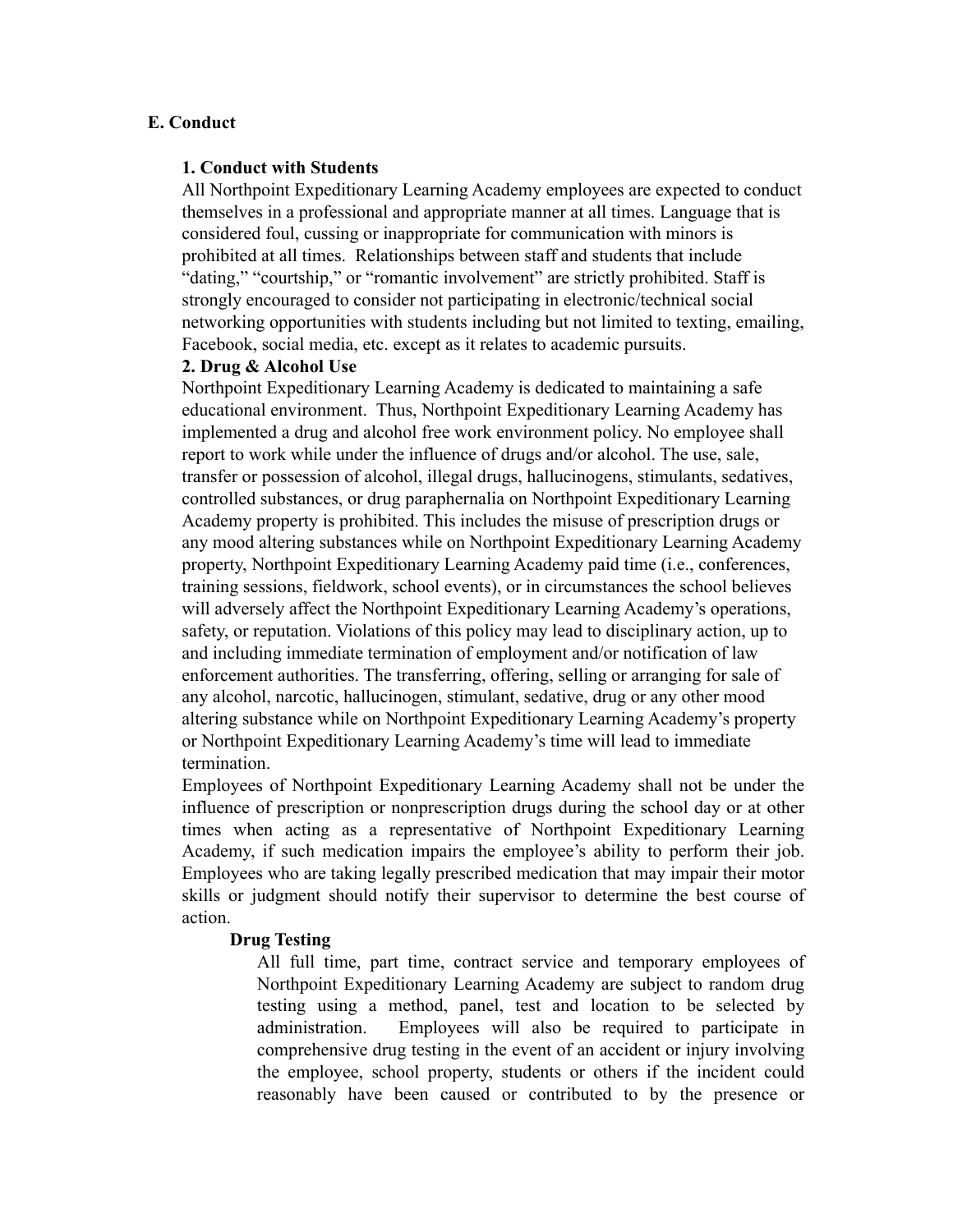influence of drugs. Refusal to participate in requested drug testing is grounds for immediate termination. A positive test result is grounds for termination and possible legal action. All conversations related to drug testing will be confidential and will occur in a confidential setting.

#### **3. Weapons**

Weapons are prohibited on school grounds as per Arizona Statutes. Any employee who is aware that a student or employee is carrying an item which could be interpreted as a weapon must report it immediately to the Director.

#### **F. Child Abuse Reporting**

Arizona law requires school personnel, in addition to parents and a number of other professionals, to report suspected child abuse to law enforcement or to Child Protective Services whenever there is a reasonable belief that a child has been abused, regardless of who the perpetrator is. School personnel are any individual who works for Northpoint Expeditionary Learning Academy. A "reasonable belief" is when there are facts that cause an employee to form the suspicion that a child is or has been the victim of abuse. Employees are required to make a report "immediately" once it is believed that a child has been the victim of abuse. Employees must inform a supervisor of suspected abuse; however, this does not relieve the employee of the duty to report the abuse to the appropriate authorities. Failure to report suspected child abuse can result in criminal and civil penalties. Abuse can be inflicted on a child by a parent, a relative, another adult, a school employee, and even another child. If you believe the perpetrator is the child's parent or guardian, report suspected child abuse to Child Protective Services (1-888-SOS-CHILD). All other reports should be made to law enforcement. If you suspect that an adult is being abused (e.g., an 18 year old student or an adult student on an IEP), report the suspected abuse to Adult Protective Services (1-877-SOS-ADULT). Follow up with a written report with any relevant information within seventy-two (72) hours of the initial report. Employees will participate in a Child Abuse Reporting training annually.

#### **G. Facilities**

#### **1. Parking**

Employees of Northpoint Expeditionary Learning Academy are to park in the dirt area in the back of the facility or along the side of the building near the gate. In limited circumstances, it is acceptable for the employee to park in the far end of the visitors parking area located in front of the facility, but not within the first five spaces to either side of the front entrance. All vehicles must display a parking sticker when parked on campus. Parking stickers are to be obtained through the office at no charge to employees. Paperwork must be completed prior to the parking of a vehicle on school grounds.

#### **2. Personal Communications**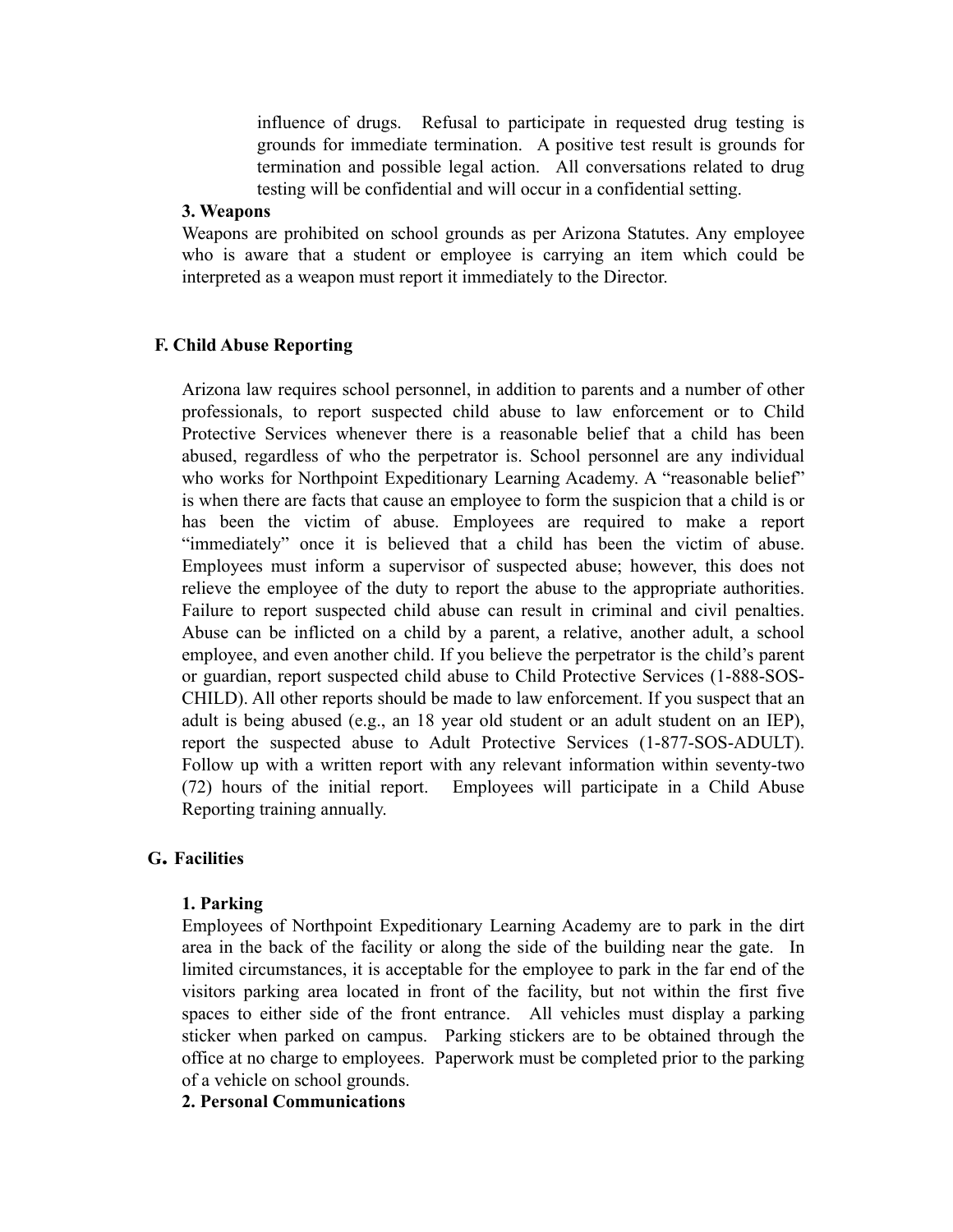Personal phone calls, texts and emails may be made and received during break times. This includes both incoming and outgoing contacts. This communication should not take place during student supervision times. If your supervisor feels that your personal calls, texts or emails are interfering with your duties, he or she will discuss it with you. Continued abuse of personal communications may result in disciplinary actions, up to and including termination.

#### **3. Staff Breaks/Lounge/Sign Out**

Northpoint Expeditionary Learning Academy offers employees a staff lounge area, which includes staff restrooms, a dining area, a relaxation area and a work-station. This area is off limits to students. Staff is requested to respect that request by never sending students there for personal or school business. If a staff member chooses to leave campus during their break time, they must follow proper sign out and sign in procedures. Staff must ensure that all duties and responsibilities are covered for the duration of their time off campus.

#### **4. School Property**

All communications media, including computer passwords, are school property. No computer, copier, fax, or other school equipment may be used for personal business. Employees are required to take due care and consideration of such equipment. Willful damage may result in termination. Depending on job assignment, employees may receive school vehicles or equipment for use on the job. School property and equipment, including School vehicles, are not to be taken off School premises, except where authorized by your supervisor.

Employees are prohibited from undertaking any unauthorized modifications to school vehicles, property or equipment. Employees are fiscally and legally liable to damage or loss of any school property provided to them.

#### **5. School Vehicles**

Employees may be required to operate a school vehicle in the course of their duties and responsibilities. If this is not feasible the employee is responsible for notifying the Director prior to the start of the work agreement. As a requirement of this responsibility all employees must possess and provide a copy of a valid Arizona driver's license. All employees are covered by school liability insurance for the operation of said vehicles. Only authorized employees and designees of the Director may operate school vehicles. Operators of school vehicles must be over 21 years of age. Drivers between the ages of 21 and 25 may only drive a 12-passenger van and upon approval by Northpoint's insurance carrier. Only authorized persons can be passengers in school vehicles and violation of this policy may lead to disciplinary action, up to and including termination. No employee is to operate a school vehicle until they have filed the proper information with the office. Annual training in safe operation of school vehicles will be available for all staff. Employees are to follow proper procedures for reserving, signing out, returning, fueling, parking and operating vehicles including the passenger and load limits. In the event of damage or violations/fines the employee will be responsible for the cost. The employee will be responsible for reporting any damage to a school vehicle promptly. There is a procedure in place for the use of school vehicles by outside groups and entities. Employees are not to use school vehicles for personal business at any time. All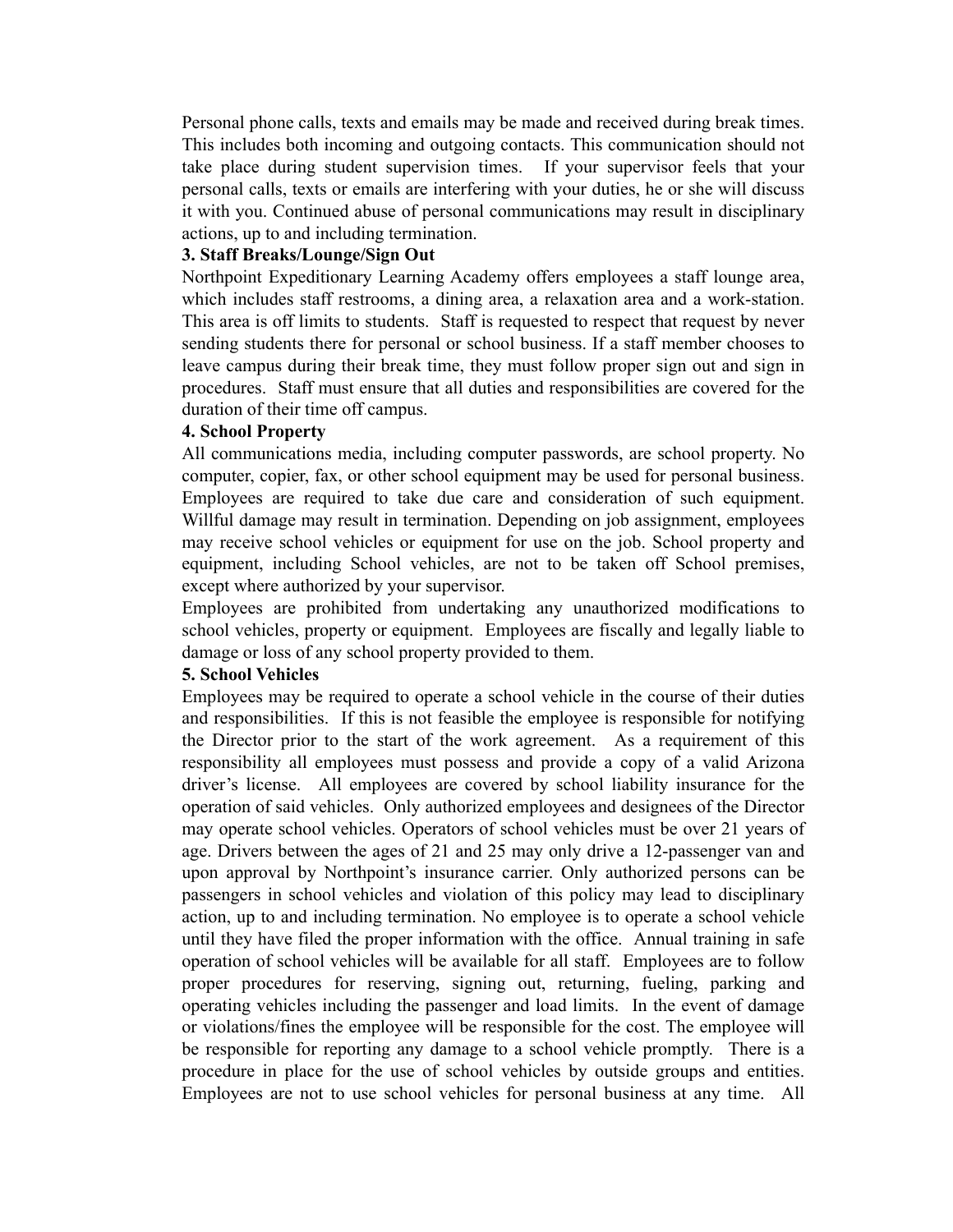statements in this policy include vans, cars, trailers, trucks, buses, autos and any other licensed or unlicensed mode of transport that is owned by Northpoint Expeditionary Learning Academy.

#### **6. Use of Facilities**

This facility is not available for personal pursuits at any time. Community use of this facility must be communicated through the main office. There is a procedure in place for the use of the facility by outside groups and entities.

#### **7. Keys and security**

All employees will be required to sign out the keys necessary to perform their job duties and additional assignments. Employees should be mindful of the security of the facility at all times. This includes locking classroom doors when unoccupied, locking the building when departing, locking the gate when leaving and NEVER HANDING THE KEYS TO A STUDENT. Employees will be held fiscally responsible for the replacement of lost keys or rekeying of an area or the facility in the event of a lost key. **8. Internet and Email**

Acceptable Uses

Northpoint Expeditionary Learning Academy provides Internet and e-mail access for school usage and issues a laptop computer to each staff and student. Every staff member has the responsibility to maintain and enhance Northpoint Expeditionary Learning Academy's public image and to use school email and access to the Internet in a responsible and productive manner that reflects well on the school.

Unacceptable Uses

The school email and Internet access may not be used for transmitting, retrieving or storage of any communications of a discriminatory or harassing nature or materials that are obscene or X-rated. Harassment of any kind is prohibited. No messages with derogatory or inflammatory remarks about an individual's race, age, disability, religion, sex, national origin, physical attributes or sexual preference shall be transmitted. No excessively abusive, profane or offensive language is to be transmitted through the school's e-mail or Internet system. Electronic media may also not be used for any other purpose that is illegal or against school policy or contrary to the school's best interest. Solicitation of non-school business, or any use of the school e-mail or Internet for personal gain is prohibited.

#### Communications

All employees are responsible for the content of all text, audio or images that they place or send over the school's e-mail and Internet system. No email or other electronic communications may be sent that hides the identity of the sender or represents the sender as someone else or someone from another school. All messages communicated on the schools E-mail and Internet system should contain the employee's name. Any messages or information sent by an employee to another individual outside of the school via an electronic network (e.g. bulletin board, online service, blog or Internet) are statements that reflect on the school. While some users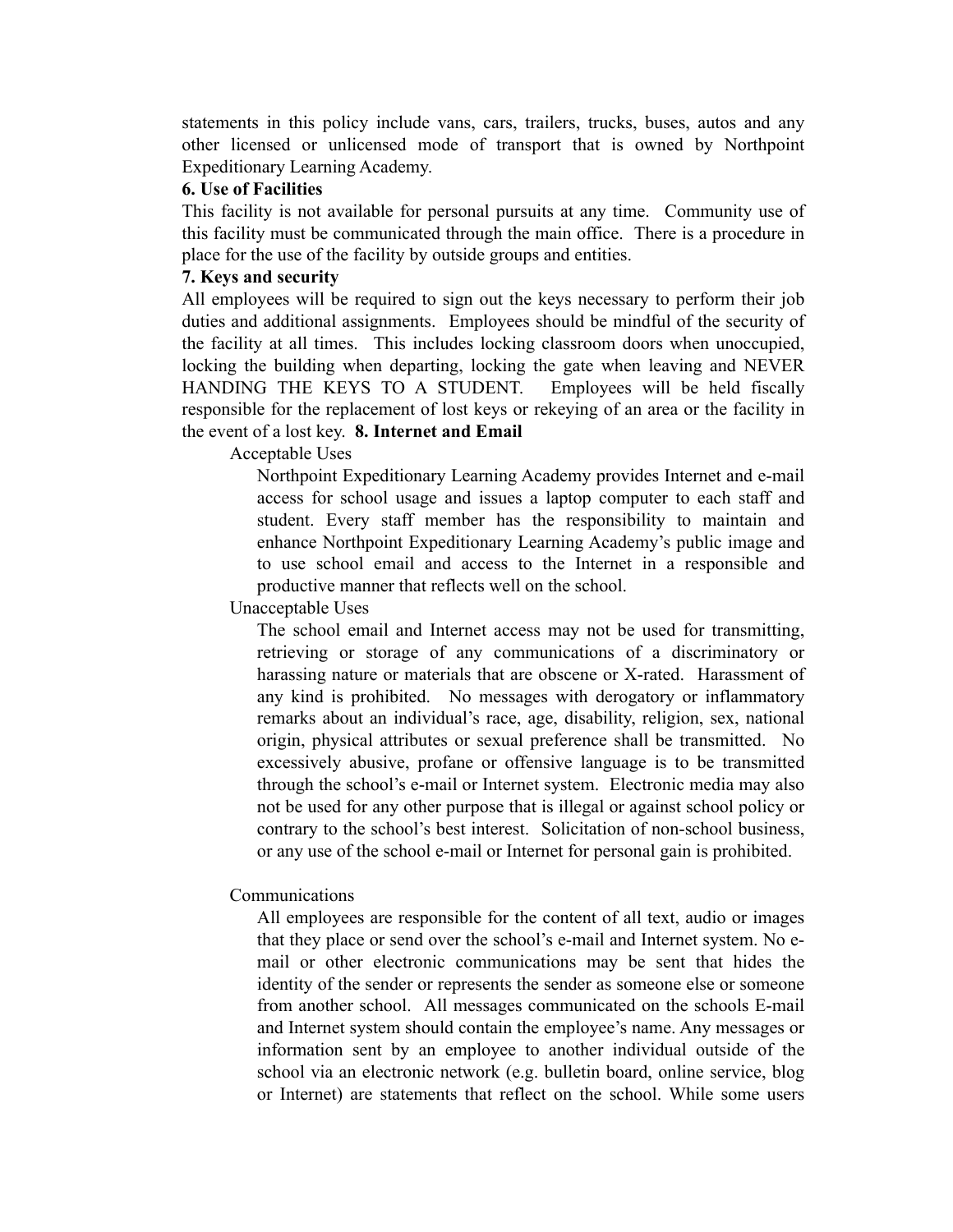include personal "disclaimers" in electronic messages, there is still a connection to the school and the statements may be legally tied to the school. Therefore we require that all communications sent by employees via the school's e-mail and Internet system comply with all school policies and not disclose any confidential or proprietary school information.

#### Security

All messages created, sent, or retrieved over the school's email and Internet are the property of the school and should be considered public information. The school reserves the right to access and monitor the content of all messages and files on the school's email and Internet system at any time without or without notice. Employees should not assume electronic communications are totally private and should transmit highly confidential data in other ways. E-mail messages regarding sensitive matters should warn that such communications are not intended to be secure or confidential.

Violations

Any employee who abuses the privilege of school facilitated access to the issued laptop, e-mail or the Internet will be subject to corrective action, up to and including termination. If necessary the school also reserves the right to advise appropriate legal officials of any illegal or suspect violations.

#### **H. Safety and Health**

It is the policy of Northpoint Expeditionary Learning Academy to provide safe working conditions for all employees and to establish the safety regulations necessary to ensure that safe working conditions are maintained. It is also our policy to comply with all federal, state, and local regulations. Some of the best safety improvement ideas come from employees. Individuals with ideas, concerns, or suggestions for improved safety in the workplace are encouraged to address them with their supervisor. Each employee is expected to obey all safety rules, and to exercise caution in all work activities. Employees must immediately report any unsafe condition to the appropriate supervisor. Employees who violate safety standards, who cause hazardous or dangerous situations, who fail to report them or remedy such situations, may be subject to disciplinary action, up to and including termination of employment. In the case of accidents that result in injury, regardless of how insignificant the injury may appear, employees must immediately notify their supervisor and complete an incident report. Such reports are necessary to comply with laws and initiate insurance and workers' compensation benefits procedures.

#### **1. Hazardous Materials**

All hazardous materials will be stored, used and disposed of within the guidelines of currently accepted practices. This includes but is not limited to pressurized canisters such as propane, aerosols and spray paint. In the classes, activities and situations whereby staff or students will be using hazardous materials, all safety equipment will be worn. Any incidents will be reported as stated above.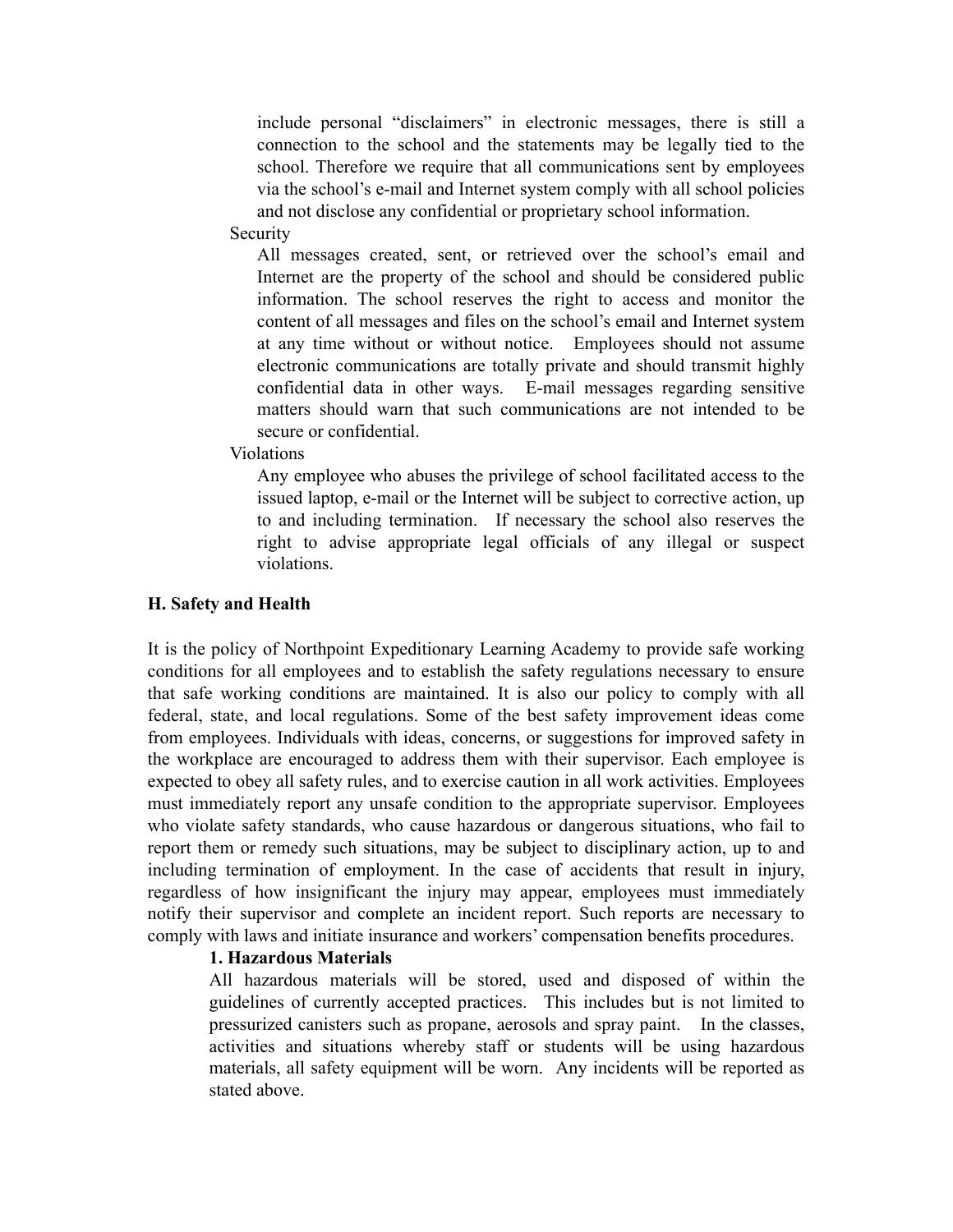#### **2. Safety Standards**

Northpoint Expeditionary Learning Academy has a comprehensive safety and emergency plan in place. All employees are to be familiar with the plan and their roles within that plan. Emergency procedures for proper evacuation of the facility are reviewed regularly.

All employees realize that there are inherent risks in the activities this school undertakes, and in the environments in which they are practiced. It is the goal of Northpoint Expeditionary Learning Academy to assess these risks and manage them in order to pursue incident free programs. All employees assume a responsibility to ensure that adequate and continuous precautions are taken to prevent incidents. Prior to any activity, the hazards will be assessed by appropriate staff and steps will be implemented to enable the activity to be completed in compliance with total safety. In the event of an incident the staff is responsible for decision making, notification and documentation of all aspects of the situation. Incidents will be investigated as necessary.

#### **3. Permission Slips**

The standard registration packet shall include a "yellow card" which is used for permission for any student to travel with any staff member during regular school hours within Yavapai County without further permission necessary. Any travel which starts, ends or includes anytime outside of the regular school day requires a signed permission slip. Any travel which includes the transport of any student outside of Yavapai County requires a signed permission slip. Questions regarding permission slips should be directed to the lead staff member for the trip or to the front office for more information. Clarification regarding the need for permission slips should be addressed to the Director.

#### **4. Travel with Students**

Any travel that extends beyond regular school hours or outside of Yavapai County requires additional planning and preparation. This work begins with a discussion of travel ideas with the Instructional Guide, Activity Coordinator, Director and all team members. The use of an Expedition Planner, Intensive Planning Tool or Fieldwork Plan will be required for documentation. A complete budget must be developed, which includes fuel, food, staff, fees and any other travel expenses. Consideration should be given to the impact of these costs on the families of our students as well as the school operating budget. Fundraising may need to take place. If the travel is to take students outside of the United States of America then the entire travel plan must be presented to the school board for endorsement. This action item must be placed on the board agenda at least 2 months prior to departure. Travel opportunities should be planned so that they do not conflict with other opportunities

#### **I. External Interests**

#### **1. Staff Participation in Political Activities**

An employee acting on behalf of Northpoint Expeditionary Learning Academy may not use Northpoint Expeditionary Learning Academy personnel, equipment, materials, buildings or other resources for the purpose of influencing the outcome of an election. Further, Northpoint Expeditionary Learning Academy employees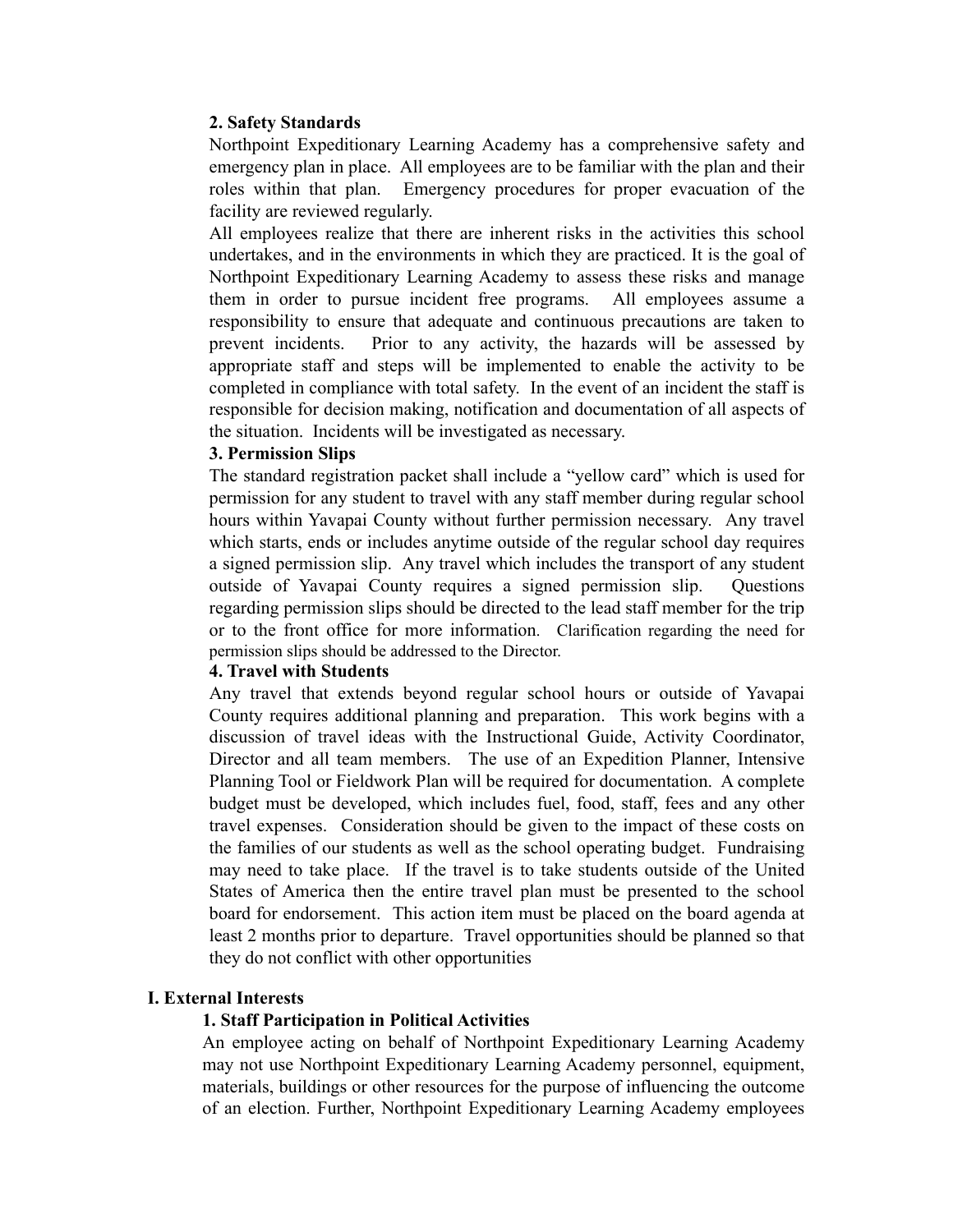are prohibited from using their authority to influence the outcome of an election. An employee acting on behalf of Northpoint Expeditionary Learning Academy may not provide pupils written materials to influence the outcome of an election.

#### **2. Solicitations During Work Hours**

Employees may not post or distribute any materials/information that is not directly related to the class curriculum without Director approval. Posters, flyers, handouts and even verbal discussion of any organization, affiliation, business, service, individual or other entity that is not directly related to the academic program must be reviewed by the Director.

#### **3. Secondary Employment or Volunteerism**

Employees may work for another employer or themselves or volunteer for an agency or entity, as long as:

• The work does not interfere with meeting the performance standards or time requirements of their jobs with Northpoint Expeditionary Learning Academy.

• The work does not and will not be in direct competition with Northpoint Expeditionary Learning Academy.

• The work will not create any conflict of interest affecting Northpoint Expeditionary Learning Academy.

• The employee's activity will not subject Northpoint Expeditionary Learning Academy to public criticism or embarrassment. This is at the discretion of the Director of Northpoint Expeditionary Learning Academy.

All employees will be judged by the same performance standards and will be subject to Northpoint Expeditionary Learning Academy's scheduling demands, regardless of existing outside work requirements.

If Northpoint Expeditionary Learning Academy determines that an employee's outside business interest interferes with his/her performance or ability to meet the requirements of Northpoint Expeditionary Learning Academy, the employee may be asked to terminate the outside business interest if he/she wishes to remain an employee of Northpoint Expeditionary Learning Academy. Employees may not receive any income or material gain from individuals outside Northpoint Expeditionary Learning Academy for materials produced or services rendered while performing their jobs. Further, employees cannot work on behalf of another job during scheduled work hours.

#### **J. Smoking**

In keeping with Northpoint Expeditionary Learning Academy's intent to provide a safe and healthful work environment and in compliance with federal, state, and local laws, smoking is prohibited on any Northpoint Expeditionary Learning Academy property (including vehicles) and while working in any capacity for the school or with any student of Northpoint Expeditionary Learning Academy. This policy applies equally to all employees and visitors on campus, at school events, sports, activities and in vehicles.

#### **K. Dress Code**

All employees have the option to abide by the same dress code as the students by wearing Northpoint attire.

Clothing should be selected which is appropriate for daily events. Employees are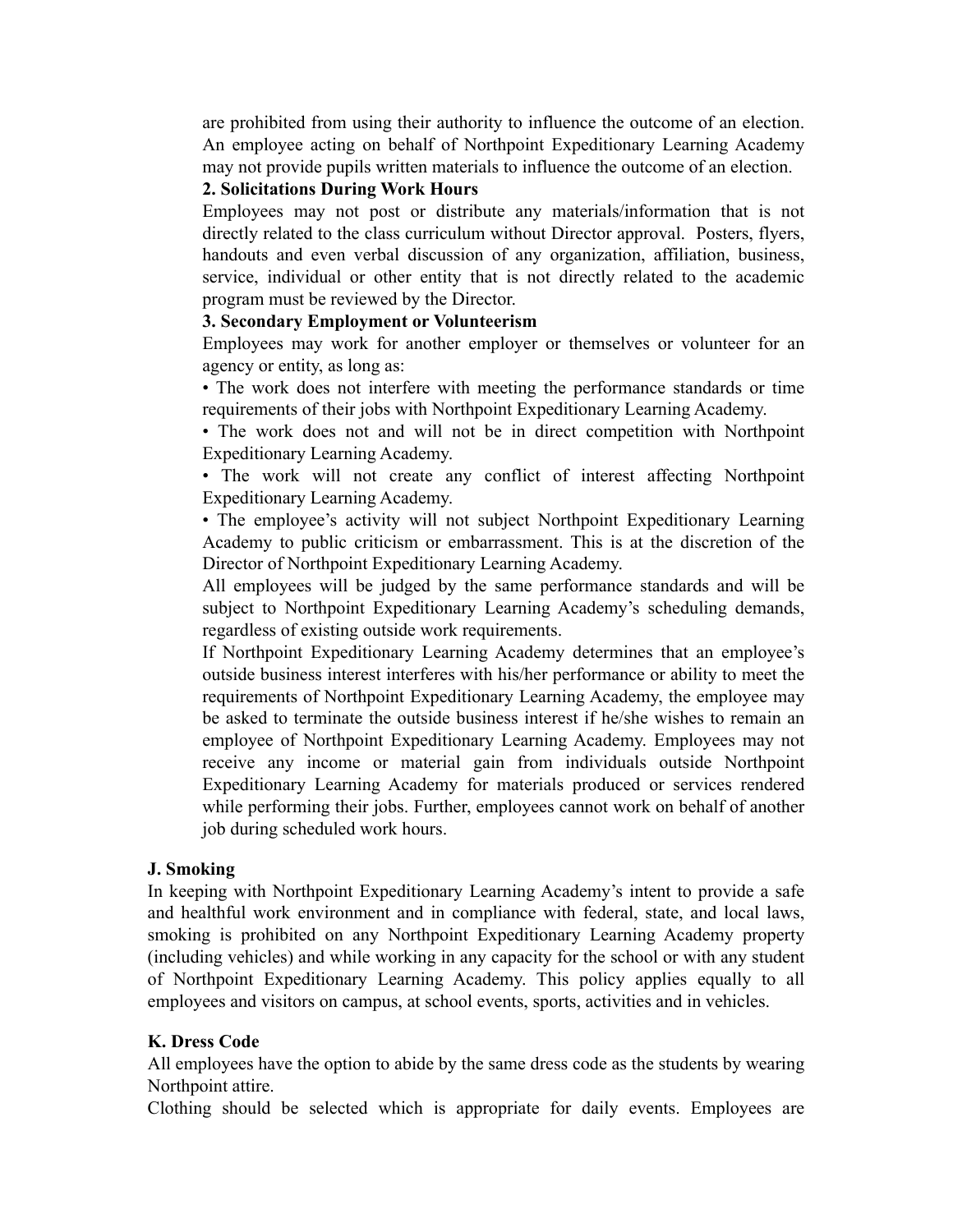expected to wear attire that is clean, fresh and in good repair. If this poses a hardship to an employee, please discuss it with the Director to make other arrangements. Changes to this policy will be clearly communicated in writing to all employees.

#### **L. Constructive Discharge**

Any employee that feels that the work environment is so difficult or unpleasant that the employee feels that he or she must resign must notify his or her immediate supervisor in writing of these unpleasant working conditions. Northpoint Expeditionary Learning Academy will respond within fifteen days and investigate the conditions brought forth in the employee's complaint. Northpoint Expeditionary Learning Academy will inform the employee, in writing, of the response taken to the employee's complaint. If the employee believes that he or she cannot continue to work for Northpoint Expeditionary Learning Academy during the fifteen day response period, the employee has the right to take unpaid leave up to the time Northpoint Expeditionary Learning Academy provides a written response.

#### **M. Confidentiality/Non-Disclosure**

The protection of confidential student or business information is vital to the interests and success of Northpoint Expeditionary Learning Academy. Such confidential information includes, but is not limited to, the following:

Student Records or Information Family Information Personnel Records or Information Computer Processes Computer Programs and Codes Financial Information Marketing Strategies Educational Strategies Pending Projects

Employees who improperly use or disclose confidential student or business information will be terminated and may be subject to legal action, even if they do not actually benefit from the disclosed information. Employees should be cautioned that casual unauthorized release of information can occur through social networks, discussions with friends/family members, conversations in public places, etc. Caution is urged at all times.

#### **1. FERPA**

The Family Educational Rights and Privacy Act (FERPA) was enacted to protect the privacy interests of student records. All employees must fulfill the requirements set forth in FERPA. FERPA establishes:

• The right for parents to access and review the education records of their children, and the right for eligible students to inspect and review their own records;

• The right for parents and eligible students to challenge any records that they feel are inaccurate, misleading, or in violation of their privacy rights;

• The rights for parents and eligible students to give prior consent before a third party can have access to any education records; and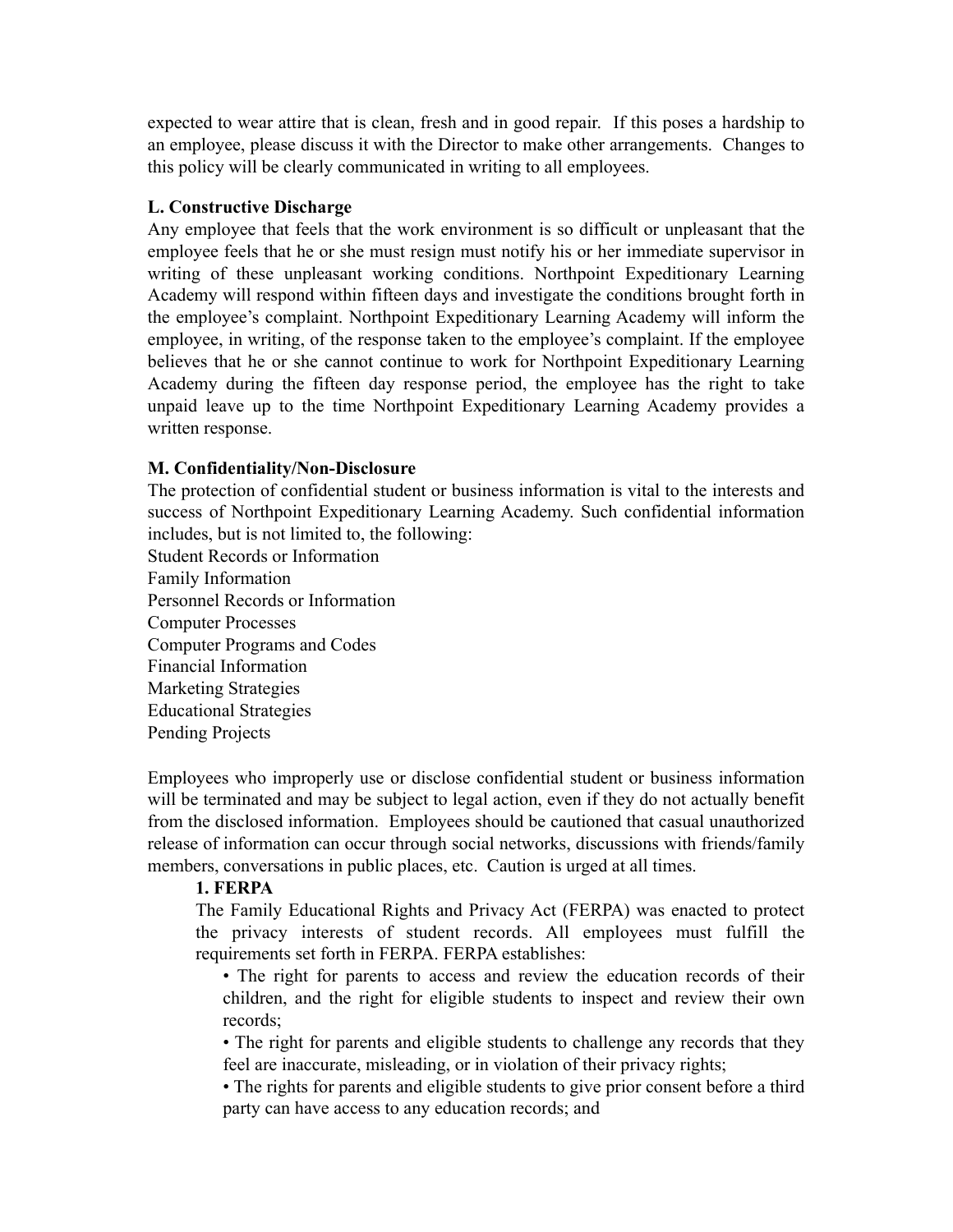• The right to be informed of the rights granted by FERPA and the procedures for exercising those rights.

Pursuant to FERPA, personally identifiable information generally cannot be disclosed to others without the prior consent of the parent. Consent must be obtained in writing and should be signed and dated, specify the records to be disclosed, state the purpose of the disclosure, and identify the parties to whom the disclosure is to be made.

FERPA allows for the disclosure of student records without parental consent in the following circumstances:

- Directory information,
- Teachers or other school officials,
- Officials of another school system where the student seeks to enroll,
- State juvenile justice systems or their officials,
- State and federal educational authorities,
- In compliance with a judicial order or a lawfully issued subpoena,
- In connection with the receipt or application of financial aid,
- Organizations conducting educational studies,
- Accrediting organizations, or
- Health and safety emergency.

School officials must also maintain records of all requests for student information, except requests made by parents or school officials with a legitimate educational interest. Parents have the right to access and review these records to see who has had access to their child's records.

#### **2. Public Records**

The public records of Northpoint Expeditionary Learning Academy will be open to inspection as provided by law. Public records consist of any recorded information that is made or received by Northpoint Expeditionary Learning Academy in the performance of Northpoint Expeditionary Learning Academy's business. This includes much of the information contained in personnel files. This also includes emails (which are public documents) and any notes that are shared with another person. Private notes are only private until they are shared with one or more other persons, then they become public documents. Do not prepare a note or an email that you do not want to see on the nightly news!

#### **3. Criminal History Records Information**

Criminal history information is only to be used for the purpose of employment screening. The school requires a fingerprint based criminal history check for paid and unpaid personnel under ARS 15-512 and as described in Section 2c Fingerprinting requirement elsewhere in this handbook. Certain Northpoint Expeditionary Learning Academy staff may possibly come in contact with criminal history information and will be given authorization and access to view and handle such information. These individuals include the Director, secretary, business manager, school board members and corporate board members. All authorized persons must be listed on the most current Authorized Personnel List on file with the Arizona Department of Public Safety Access Integrity Unit. The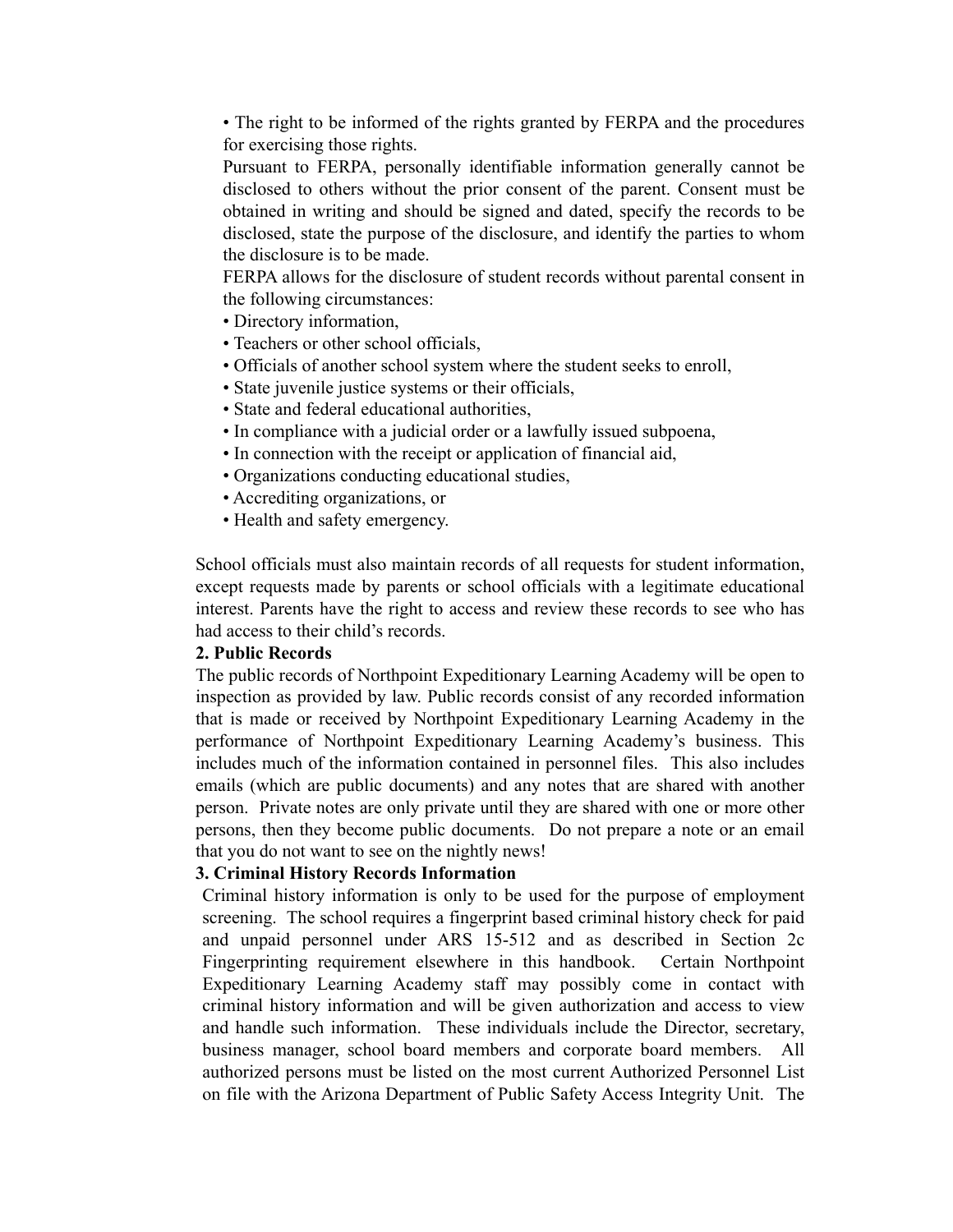public, outside persons and personnel not listed on this document are prohibited from handling or having access to the information. Criminal history information goes directly to the Director's office to be opened and reviewed. The documents will be stored in a locked filing cabinet in the Business Manager's office or Director's office. Both locations only allow authorized personnel to have access. Authorized personnel are responsible for safeguarding the confidentiality of the information at all times and may not disclose or allow access to the information to anyone except authorized individuals. In the event of deliberate, reckless or unintentional misuse of criminal history information the employee will be subject to disciplinary action. When no longer needed for its original purpose, criminal history must be completed destroyed in the cross cut shredder by authorized personnel. Authorized personnel may discuss the contents of the criminal history record with the applicant in a private and secure location. The applicant may not be given a copy of the record. The applicant will be allowed 30 days to complete, review and challenge the accuracy of the criminal history record. The appeals process will be completed within 30 days. Applicants may obtain a copy of the FBI record as per the information to be found at [www.fbi.gov](http://www.fbi.gov/) and follow the procedures found therein. Fingerprinting will be conducted by the business manager who will confirm the identity of the application following protocols including not returning the card to the applicant and holding the card in a secure location until it is submitted for processing. My signature elsewhere in this handbook indicates that I acknowledge notification of penalties for misuse of criminal history and for violation of procedures outlined herein.

#### **N. Personnel Records**

Northpoint Expeditionary Learning Academy maintains a personnel file on each employee. The personnel file includes such information as the employee's job application, resume, records of training, documentation of performance appraisals and salary increases, and other employment records. Personnel records may be subject to public records requests. It is very important for an employee to tell his/her supervisor about any changes in name, address, telephone number, number of dependents, etc... this ensures that your personal information will always be up-to-date, which helps Northpoint Expeditionary Learning Academy properly handle benefits, pay, and other important matters.

#### **O. Compensation**

#### **1. Furloughs**

Northpoint Expeditionary Learning Academy reserves the right to decrease salaries by furloughing personnel for up to three (3) days. Personnel will not be required to perform any duties on any days of furlough and will receive no compensation for such days. Personnel may not use paid sick leave or other paid leave time on such furlough days. Dates of furlough days, if any, shall be designated by Northpoint Expeditionary Learning Academy.

#### **2. Paydays and At-will Work Agreement**

Paydays for all Northpoint Expeditionary Learning Academy employees shall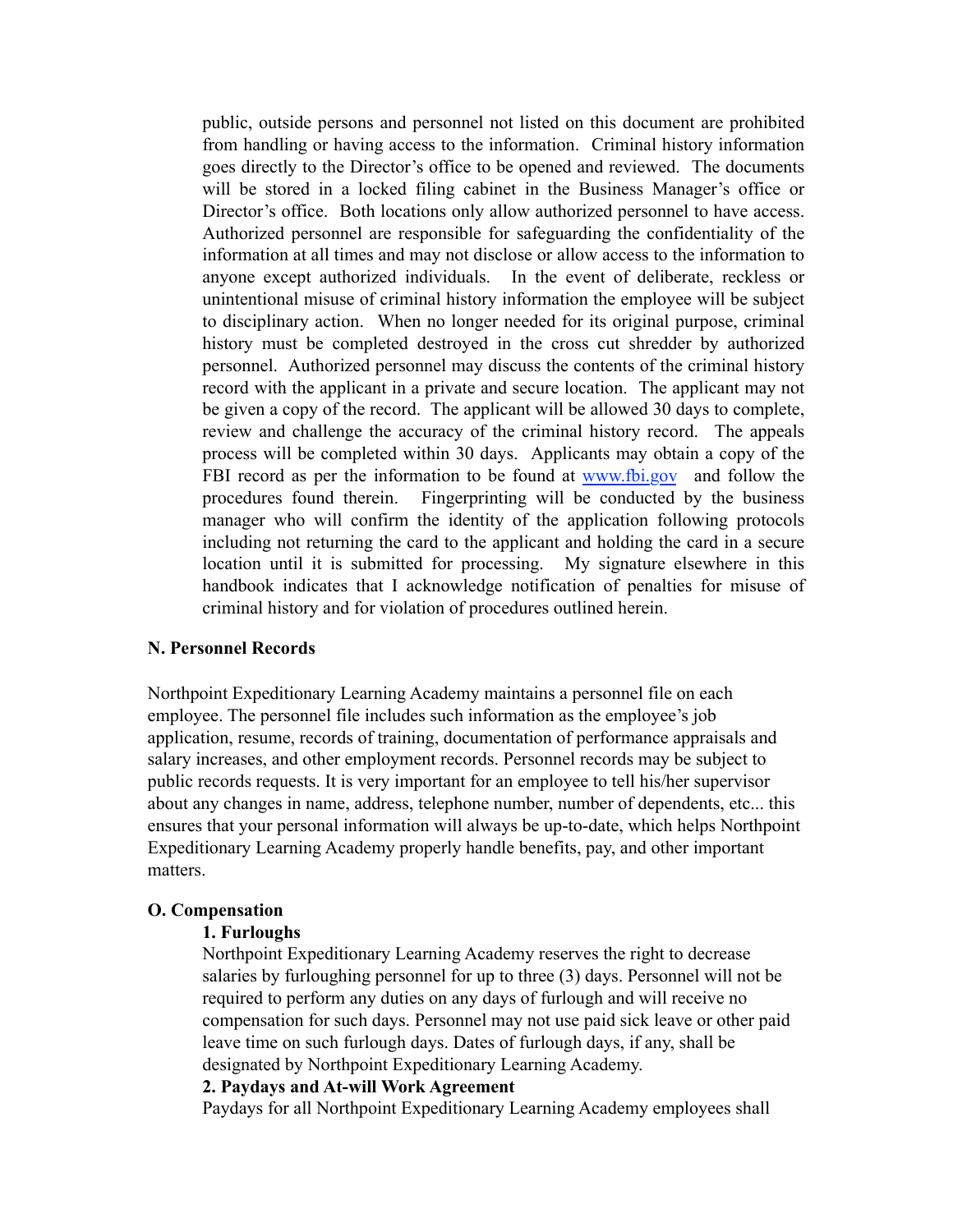occur on the  $6^{th}$  and  $21^{st}$  of every month. As an at-will non-instructional employee you will be paid only for the period in which you are employed. In the event that you are terminated or resign, you will be paid only up to the date of resignation. Instructional staff may select a 20 pay or 24 pay cycle for distribution of wage. This selection may not be changed once work begins.

#### **3. Overtime**

Overtime will not be made available for any "exempt" employee of Northpoint Expeditionary Learning Academy. Employees must make other arrangements with the Director in the event of a need for such work.

#### **4. Time Sheets**

Time sheets may be obtained in the business office of Northpoint Expeditionary Learning Academy and must be completed in a timely, accurate manner. Time sheets must be submitted according to the published schedule in order for a regular compensation cycle to be met. Late timesheets may result in delayed compensation up to and including the next payroll cycle.

#### **5. Payroll Advance**

At no time will any employee, administrator or other person with a working relationship to Northpoint Expeditionary Learning Academy or Compass Points International Inc be offered, promised or given a sum of money based on wages earned or hours worked in advance of those hours or wages. All pay will be distributed only within the published payroll cycles.

#### **6. Benefits**

a. Health insurance plans will be available to all full time employees of Northpoint Expeditionary Learning Academy. Each year a "Base Plan" and a "Buy-Up" plan will be offered from which employees must choose. The full monthly premium of the "Base Plan" will be covered for each full-time (over 30 hours) employee of Northpoint Expeditionary Learning Academy. Employees may choose to extend coverage for their spouse, children and families, as per the guidelines of the insurance provider, at an additional charge. Employees may also choose the "Buy-Up" plan and must pay the difference in the monthly premium. If payments for either type of additional coverage are not received then the coverage shall be terminated. Employees that select no coverage will not be eligible to collect the cost of coverage. b. Dental insurance plans may be available to all full-time employees of Northpoint Expeditionary Learning Academy. Each year the Board will approve a plan for all employees. The full monthly premium will be covered for each (over 30 hours) employee. Employees may choose to extend coverage for their spouse, children and families, as per the guidelines of the insurance provider, at an additional charge. Employees that select no coverage will not be eligible to collect the cost of coverage.

c. Vision insurance plans may be available to all full-time employees of Northpoint Expeditionary Learning Academy. Each year the Board will approve a plan for all employees. The full monthly premium will be covered for each (over 20 hours) employee. Employees may choose to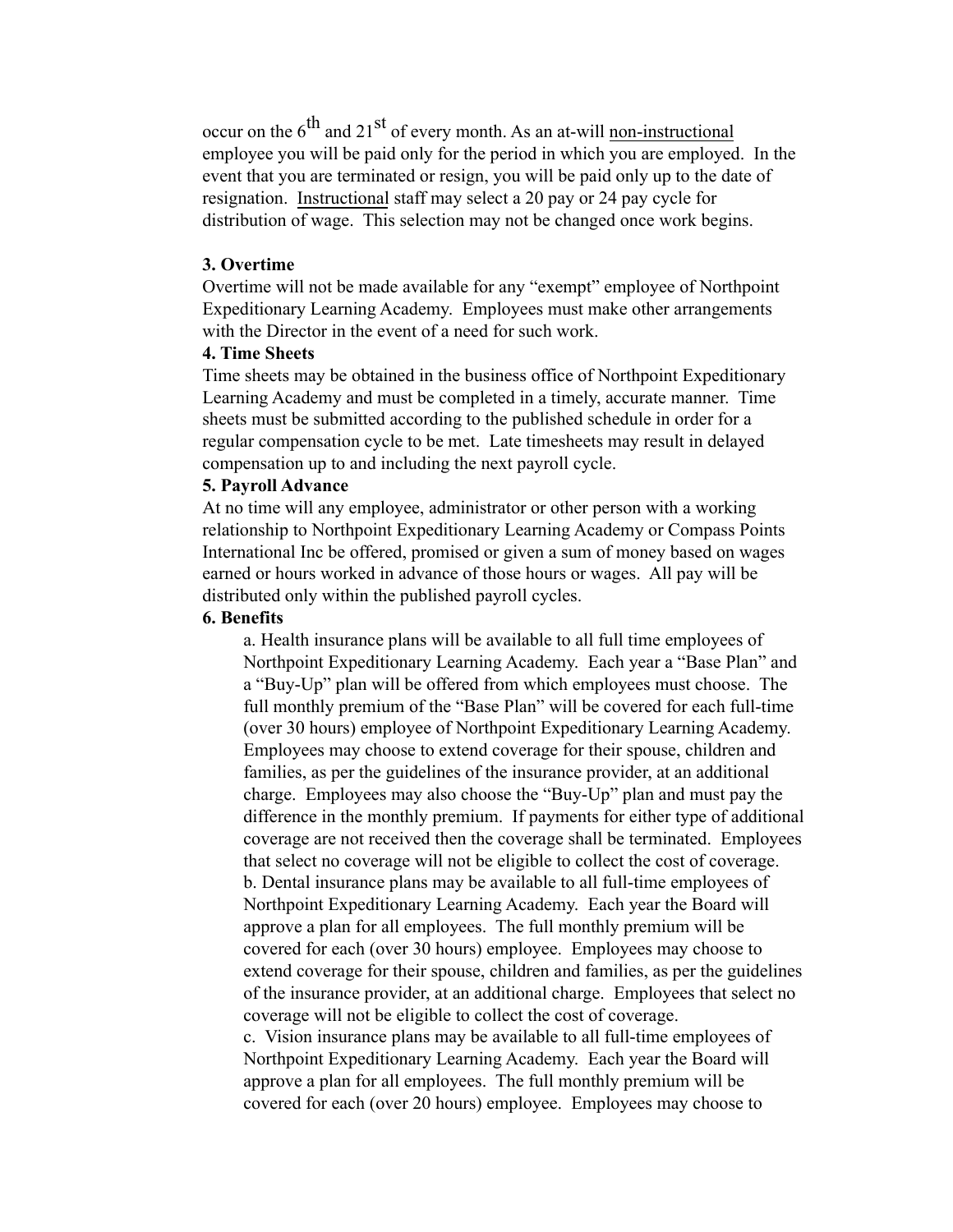extend coverage for their spouse, children and families, as per the guidelines of the insurance provider, at an additional charge. Employees that select no coverage will not be eligible to collect the cost of coverage.

d. Health saving account plans may be available to all full-time employees of Northpoint Expeditionary Learning Academy. Each year the Board will approve a plan for all employees. The full monthly premium will be covered for each (over 20 hours) employee. Employees may choose to extend coverage for their spouse, children and families, as per the guidelines of the insurance provider, at an additional charge. Employees that select no coverage will not be eligible to collect the cost of coverage.

e. A term life insurance policy may be maintained on each full-time (over 30 hours) employee.

f. All insurance benefits described herein are subject to cancellation and may cease at any time. Employee benefits will stop on the last day of the month of termination or resignation or upon completion of duties.

g. As a Northpoint Expeditionary Learning Academy employee, you are covered under the State of Arizona Workers' Compensation laws. Premiums paid by the Northpoint Expeditionary Learning Academy on your behalf entitle you, if eligible, to receive payments if you miss work due to an onthe-job injury.

In order to ensure you are eligible for Workers' Compensation coverage, you must report all on-the-job injuries to your supervisor. That should be done immediately following the injury.

#### **7. COBRA**

The Consolidated Omnibus Budget Reconciliation Act (COBRA) provides employees and their enrolled dependents an opportunity to continue health care coverage in a school-sponsored plan after their coverage normally would have ended. The standard COBRA coverage term is 18 months. Certain qualifying events can extend coverage up to 36 months. Generally, you are required to pay the full premium for the coverage provided under COBRA. Please contact the insurance provider for further information.

#### **8. Classroom Site Fund (CSF) Proposition 301**

These funds will be distributed to eligible staff in accordance with Arizona law and approved board policy. Compensation of performance pay will require completion of evaluative data in accordance with Arizona law as documented and approved by the administration and/or board.

Northpoint Expeditionary Learning Academy (NELA) is committed to high standards of ethical, moral and legal business conduct. In line with this commitment, and NELA's commitment to open communication, this policy aims to provide a clear definition and policy regarding distribution of prop 301 funds. Prop 301 funds, also called Classroom Site Funds, are received monthly from the State of Arizona. These funds are divided into three categories for distribution:

Base increases to teacher salaries (20% will be distributed equally through regular payroll for each pay period to teachers. The business manager will review payroll to ensure that distribution is occurring.)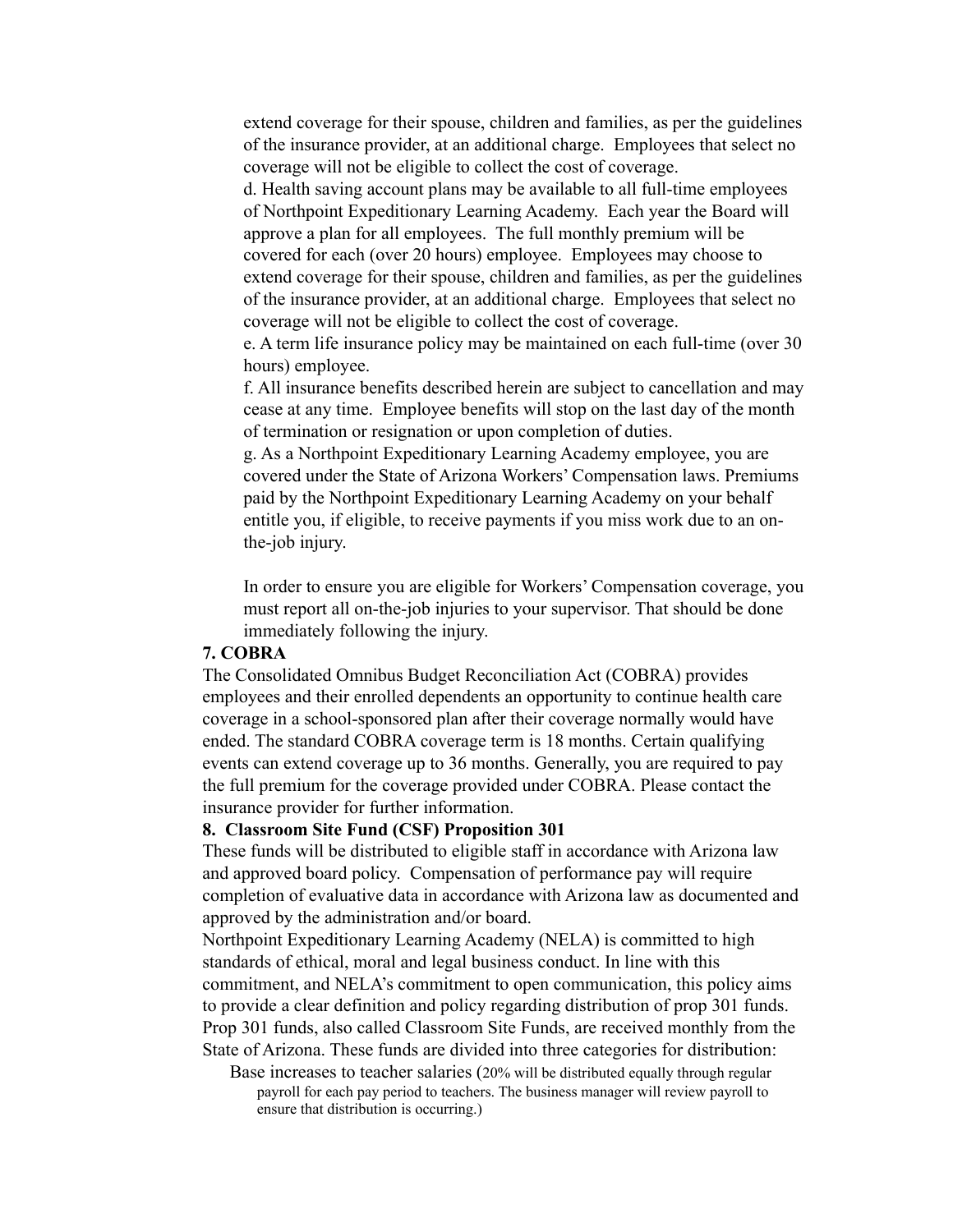Performance-based pay for teachers (as documented through teacher

evaluations) (40% will be distributed to each teacher who has participated in the statemandated performance evaluation procedure. The formula for award is developed through the use of the evaluation document. The fiscal decision is made by the Director. Determination of distribution of funds is decided by the Director. It will be the business

manager's responsibility to ensure the issuance of the checks to each eligible teacher.)

Strategies for struggling students (e.g., dropout prevention, class size reduction, prof. development). (40% will be used as mandated. Use of these funds will be tracked separately from other programs and will be clearly notated.)

- "Teacher" is defined as:
	- A.R.S. 15-501 provides a definition of a certificated teacher: "a person who holds a certificate from the state board of education to work in the schools of this state and who is employed under contract in a school district in a position which requires certification except a psychologist or an administrator devoting less than fifty per cent of his time to classroom teaching." Teachers are eligible for Prop 301 funds
	- A.R.S. 15-941 eliminates "librarians, guidance counselors, curriculum coordinators and other personnel who do not conduct regularly scheduled classes" from the teacher experience index as certified teachers. These staff members and all support personnel are exempt from receiving prop 301 funds.

#### **P. Performance Evaluation**

Formal evaluations will be conducted once per year. Informal performance evaluations will occur periodically as feedback is given. These evaluations will be conducted by the Director, Instructional Guide, School Designer or other assigned party. Any of these people may observe your instruction, preparation, materials and management at any time. Upon request, these parties are to be provided with documents related to your classroom and related duty performance at Northpoint Expeditionary Learning Academy. Formal evaluations will utilize the "Arizona Framework for Measuring Educator Effectiveness" or Danielson materials and will comply with all state and Federal evaluation guidelines. Copies will be available for review upon request and will be stored in employee files.

#### **Q. Discipline**

Employees may be disciplined for violations of School policies and procedures. This discipline includes, but is not limited to, letter of direction, letter of reprimand, dismissal or suspension with or without pay.

#### **R. Family Handbook**

Additional school policies and procedures are contained in the Northpoint Expeditionary Learning Academy Family Handbook. All employees are responsible for knowing, enforcing and abiding by the procedures and policies contained therein.

#### **S. Job descriptions and qualifications**

Job descriptions and qualifications are provided under separate cover. It is the responsibility of each employee to verify their qualifications and maintain the expectations of the job as described therein.

#### **T. Inappropriate material and the right to opt out**

Teachers will not offer material in video, audio or electronic materials that may be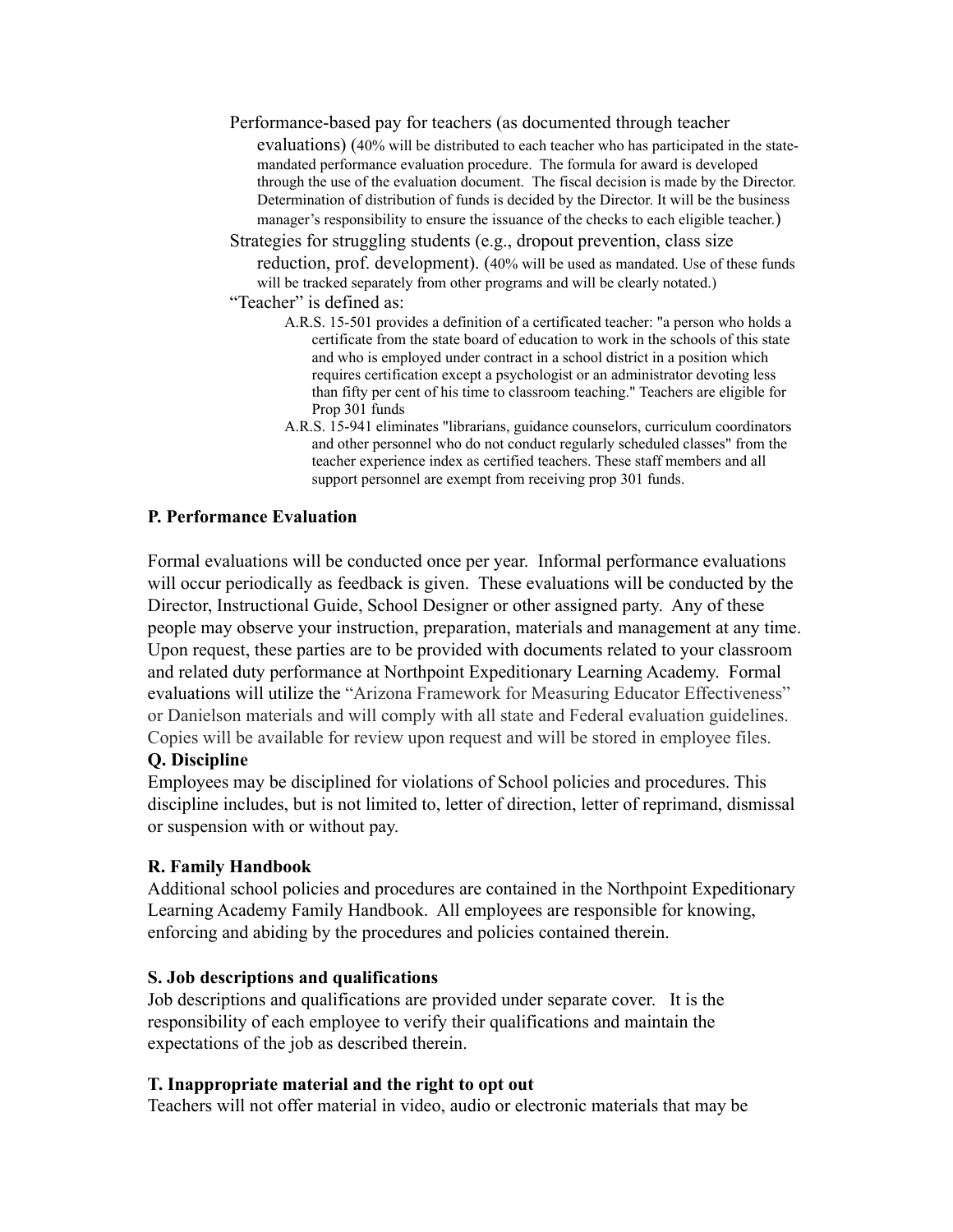inappropriate for the age of the student without written consent from parents. (E.g. - Rrated, PG-rated, PG13-rated movies, readings or web links or videos of controversial nature) Additionally, all teachers should be aware that within SB1453 a parent may request to review learning materials and activities in advance. A parent who objects to any learning material or activity on the basis that the material or activity is harmful may request to withdraw the student from the activity, class or program.

#### **U. Fiscal Policy and Procedures**

Northpoint Expeditionary Learning Academy (NELA) is committed to high standards of ethical, moral and legal business conduct. This policy aims to provide a clear definition and policy regarding cash handling.

#### **Cash & Checks**

All cash and checks must be paid to the office. Each amount of money should have a receipt attached. Please have ANY student or parent report to the office to pay fees. At no time are cash or checks to be left in a classroom.

Should the occasion arise that it is impossible to get the money to the office (weekend fundraising, etc), the money must be secured by the responsible staff member.

Money is not to be left in a vehicle over the weekend or any other place accessible to the public.

Monies collected for student activities MUST be fully accounted for by the office. At no time will cash be used for expenditures, even if related to the activity for which it was collected.

Cash and checks are to be secured in the safe at all times. Only the Director and Business Manager shall have access to the safe. Keys are to be kept in a secure location known to those two people. The safe shall be locked each night or when the office (where the safe is located) is to be left unattended.

All cash and checks placed into the safe will have a receipt attached describing the reason for the payment.

Cash and checks will be deposited into the bank at least once every week.

The petty cash drawer will maintain a balance of \$40.00 for making change as needed for student uniform and activity/wilderness, etc.

At no time will ANY cash be used for purchases, cash "advances", loans or any other purpose not directly related to NELA. Misuse of school funds may result in charges being deducted from employee(s) payroll.

#### **Debit & Credit Card Use**

Debit & Credit Cards are available for use by staff, for and ONLY on approved purchases. Approved purchases include, but are not limited to: fieldwork and educational items.

Cards are secured in the office and checked out as/when needed.

ALL CARDS must be returned to the office within the same day when possible. The corresponding, detailed receipts must be turned in and scanned. Each receipt must have the name of the person doing the transaction(s) and the reason for the purchase. (If this is a foreign exchange the US dollar exchange rate needs to be on each receipt, please). Cash withdrawals must align with itemized purchases.

If using a school card for online purchases, receipts must be forwarded to the business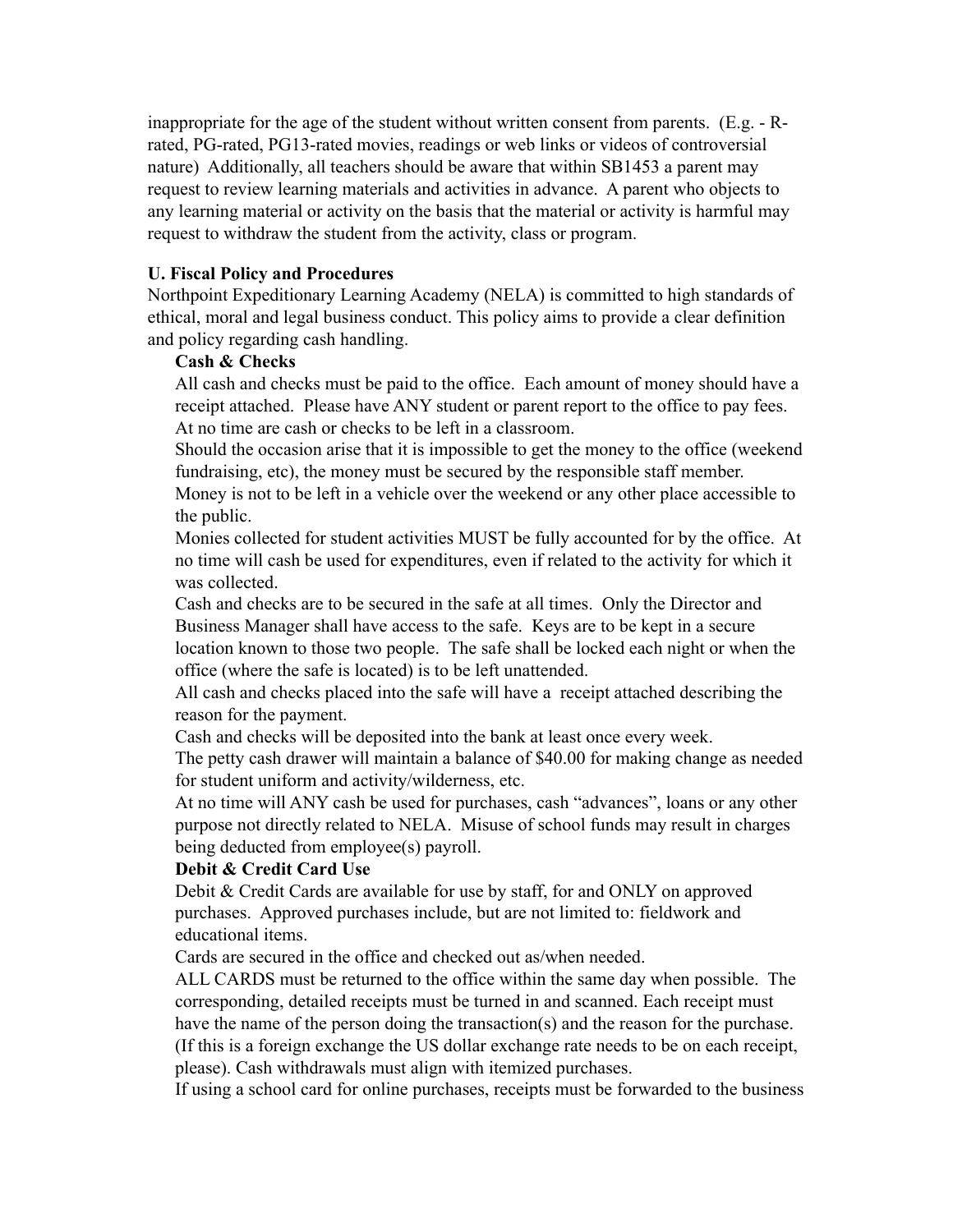office immediately upon completion of the transaction. The reason for the purchase must be clearly indicated.

At no time are the cards to be used for personal transactions.

**FAILURE to return cards and or receipts in a timely** manner may result in charges being deducted from employee(s) payroll until a receipt has been received and approved by the Director. NELA strongly encourages staff to keep their own file of receipt copies once the originals have been turned in to the Business Manager.

#### **Reimbursement**

While this procedure is strongly discouraged, NELA also understands that there may be times that staff must use their own funds for school purchases.

In order to be reimbursed, the staff member must complete a reimbursement form. These forms are available from the business office. All reimbursement requests MUST have the original receipt attached.

Absolutely no reimbursements will be made without the original receipt(s) showing detailed purchases.

All reimbursement requests require the Director's pre-approval and signature. Secondary review is completed by the Business Manager and or NELA's Accountant. Approved reimbursement requests (including all supporting documents will) be submitted via A/P Summary Report, in a timely manner to our accountants who will generate a check. This process will and or may take up to two weeks to return reimbursement to the employee.

#### **V. Travel Expenses and Per Diem Allowances**

Employees must submit a "Travel Expense Claim" prior to their travel to receive reimbursement for mileage, lodging and meal expenses.

- **Mileage** will not be reimbursed whereas a school vehicle and or shuttle are available. Should neither of these options be available, mileage will be reimbursed at the rate of .445 cents per mile for privately owned motor vehicles. (Or at least the rate of which is set by the AZ Dept of Revenue). Please go to the following website if you have any questions regarding such rates and/or come see the Business Manager. **<http://www.gsa.gov/>** Please provide a logged mileage report and any fuel receipts you may have. NO money will be reimbursed without such documentation. **[http://](http://www.gsa.gov/) [www.gsa.gov/](http://www.gsa.gov/)**
- **Lodging** (for single day sessions) will not be reimbursed within 150 miles of the NELA Campus unless prior approval has been given by the Director and/or uncontrollable circumstances should arise. **<http://www.gsa.gov/>**Lodging for conferences will be limited to the cost of the conference facility unless prior approval is arranged. Lodging for multi-day sessions within the state of AZ / or lodging outside of the state of AZ will be permitted pending approval of the Director.
- **Meals:** NELA will not reimburse for any meals/drinks over the approved three meals a day. Should meals be provided with said class/meeting/conference no reimbursement will be given. **Please see the website for rates, given by state**. Rates given here are only approximate: Lodging: \$80.00 a night /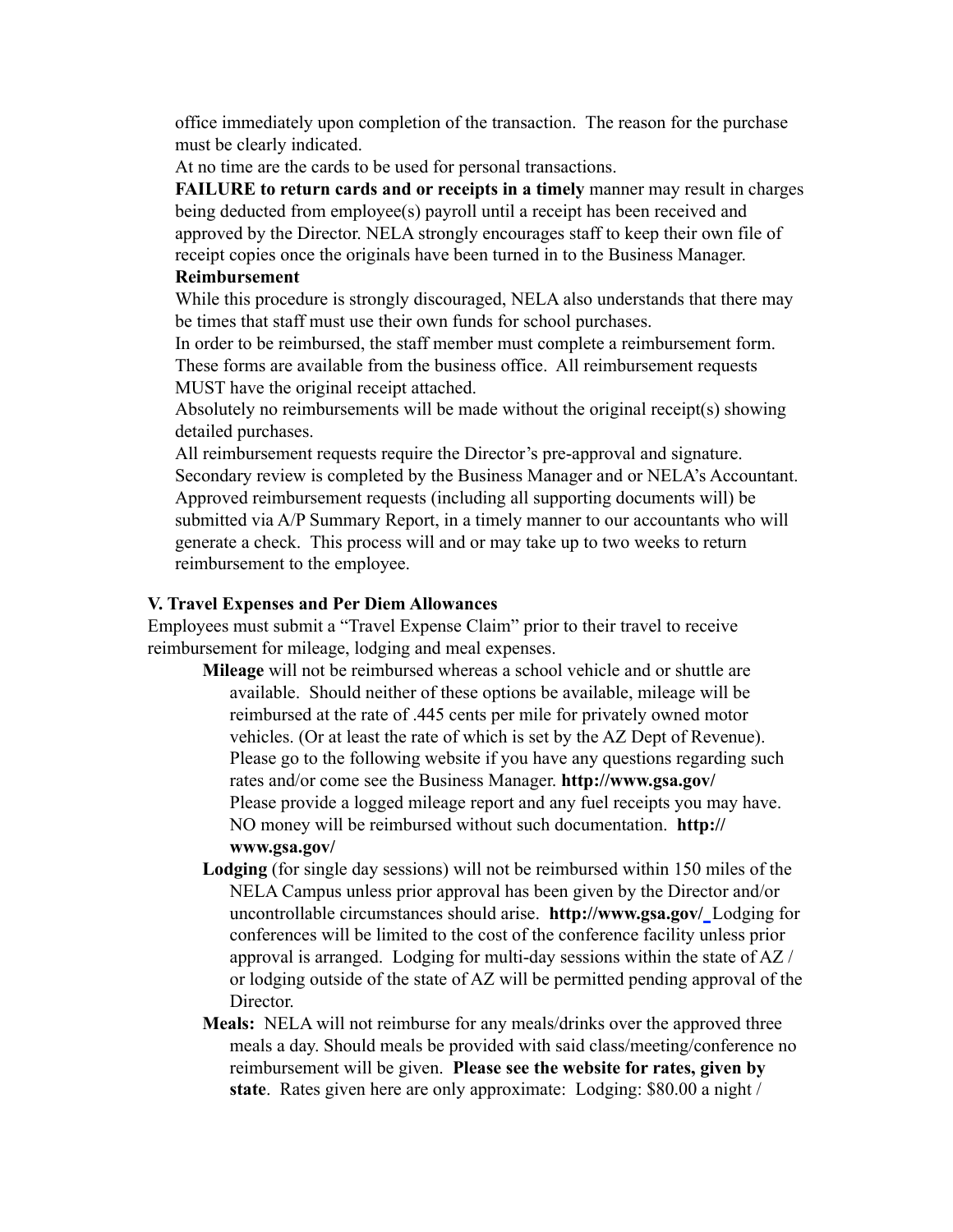Breakfast: \$8.00 (5 am – 11 am) / Lunch: \$10.00 / Dinner: \$18.00

**Airfare or other transportation** If an event requires more than school or personal transportation, the most reasonably priced route and mode of transportation is required. The school will not pay add-on charges such as seat requests, early boarding, insurance or additional baggage. All transportation receipts must be submitted with the claim form and reviewed prior to payment.

DETAILED RECEIPTS SHOWING EACH ITEM PURCHASED ARE REQUIRED FOR TRANSPORTATION, LODGING AND MEAL REIMBURSEMENTS (summary style receipts are not valid for this purpose)

#### **W. Inventory Documentation Procedure**

- All received products will be delivered to and processed in the business office. The business manager will confirm the delivery of the order, packing slip, documentation and original order.
- After business office verification, the purchaser will label the item(s) with a Northpoint sticker or engraving identifying it as Northpoint Property.
- The purchaser will enter the name of product, serial number, original purchase price, storage location and date purchased in the Inventory Document stored in Google Drive/Server Docs.
- The purchaser will notify the business manager and the Director via e-mail that the item has been labeled and entered into the Inventory Document.
- At the end of every school year the Inventory Document will be reviewed, updated, printed and stored in the Business Manager's office.

Inventory documents will include the following categories:

Technology Facility tools and equipment Transportation/Vehicle Science Lab Art Room Furnishings Gear (wilderness/outdoor/sports)

### **ACKNOWLEDGMENT AND AGREEMENT**

I have received a copy of Northpoint Expeditionary Learning Academy's Employee Policies and Procedures Handbook. By signing this Acknowledgment, I am declaring that I have read the Handbook and agree to abide by the rules and policies set forth in it, including the anti-harassment policy. I understand that the Handbook is a set of general guidelines concerning employment at Northpoint Expeditionary Learning Academy.